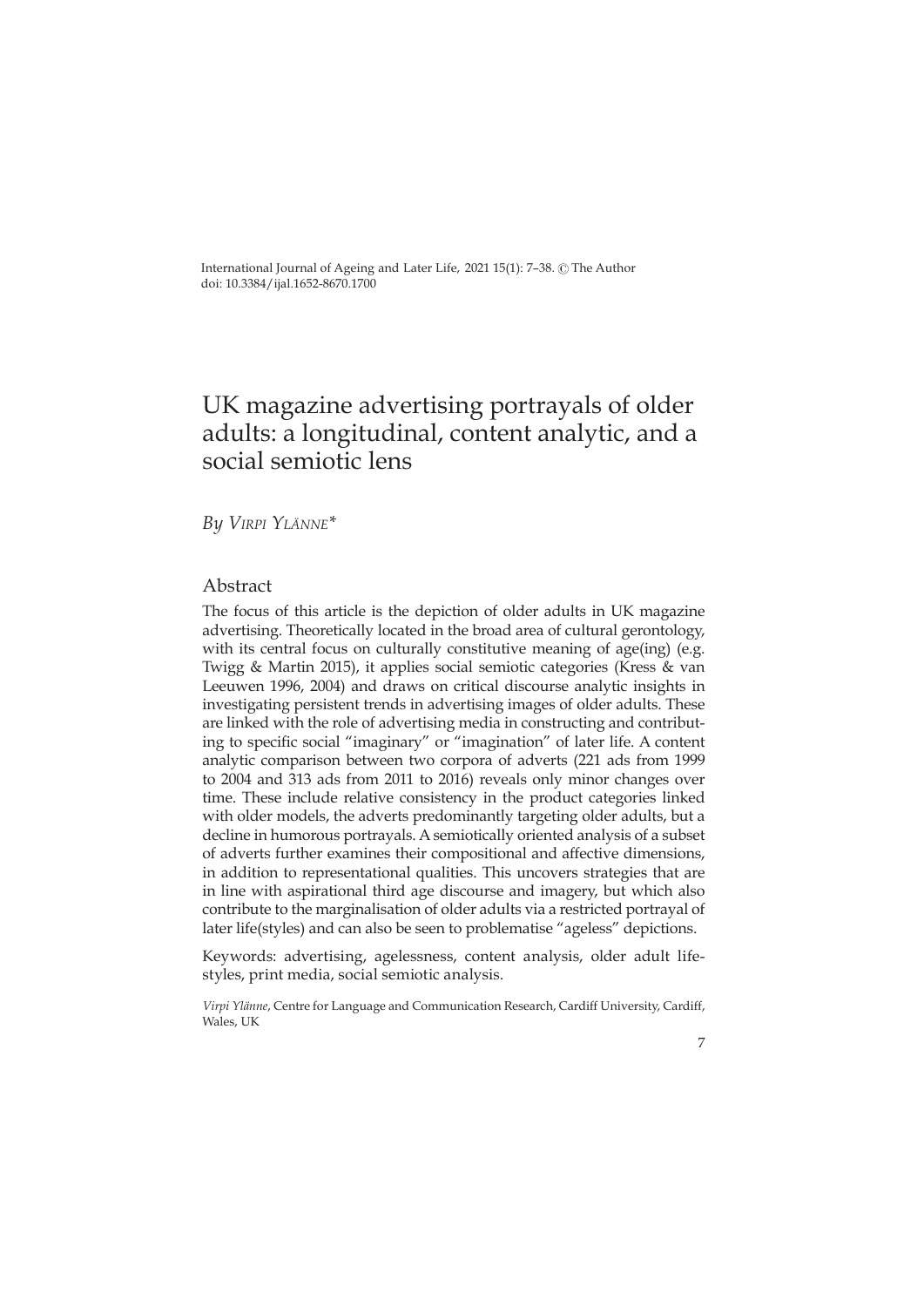## Introduction

8

A cultural dimension in the analysis of ageing has increased in age studies (e.g. Gullette 2004, 2015; Katz 2005; Twigg & Martin 2015), in line with postmodern orientations to age as an aspect of identity that is to an extent malleable via consumption and lifestyle choices. Furthermore, a cultural angle is advocated in the resistance to ageism. This study uses content analysis and a social semiotic approach to investigate persistent trends in advertising images of older adults in the UK and links these with the role of advertising media in constructing and contributing to specific social "imaginary" (e.g. Higgs & Gilleard 2020) or "social imagination" (Blaikie & Hepworth 1997) of later life. Work in critical discourse analysis has shown how media texts are written and read against the concurrent social, cultural, political and economic background, and discourse is seen as social practice (e.g. Fairclough & Wodak 1997). This study similarly takes the view that media texts and images are not simply reflective of societal/ cultural ideologies but are instead "socially constitutive as well as socially shaped" (Fairclough & Wodak 1997: 258). Furthermore, they function as resources for us to learn about age and ageing, even if we cannot expect them to determine readers' behaviour in a simple way. The relevant wider context surrounding the study is consumer culture, advertising and third age imagery.

Interest in media portrayals of older adults has been growing in recent years (for reviews, see, e.g., Loos & Ivan 2018; Mosberg Iversen & Wilińska 2020; Ylänne 2020). Research has examined media such as film and TV (e.g. Chivers 2019; Dolan 2017; Oró-Piqueras & Wohlman 2016), advertising (e.g. Lamb & Gentry 2013; Ylänne 2015; Yoon & Powell 2012), magazines (e.g. Lumme-Sandt 2011) and online contexts (e.g. Nimrod & Ivan 2019; Xu 2020), among others. Although images of ageing are a relatively well-explored area in ageing studies, this study contributes to existing research by offering a longitudinal examination of advertising images in a specific context. It investigates UK magazine advertising by adopting a chronologically comparative method, comparing adverts from 2011 to 2016 with those from about 10 years earlier (1999–2004) via a content analysis. As a more novel contribution to existing scholarship, this is complemented with a visual analysis that draws on Kress and van Leeuwen's (1996, 2004) social semiotic model to further investigate compositional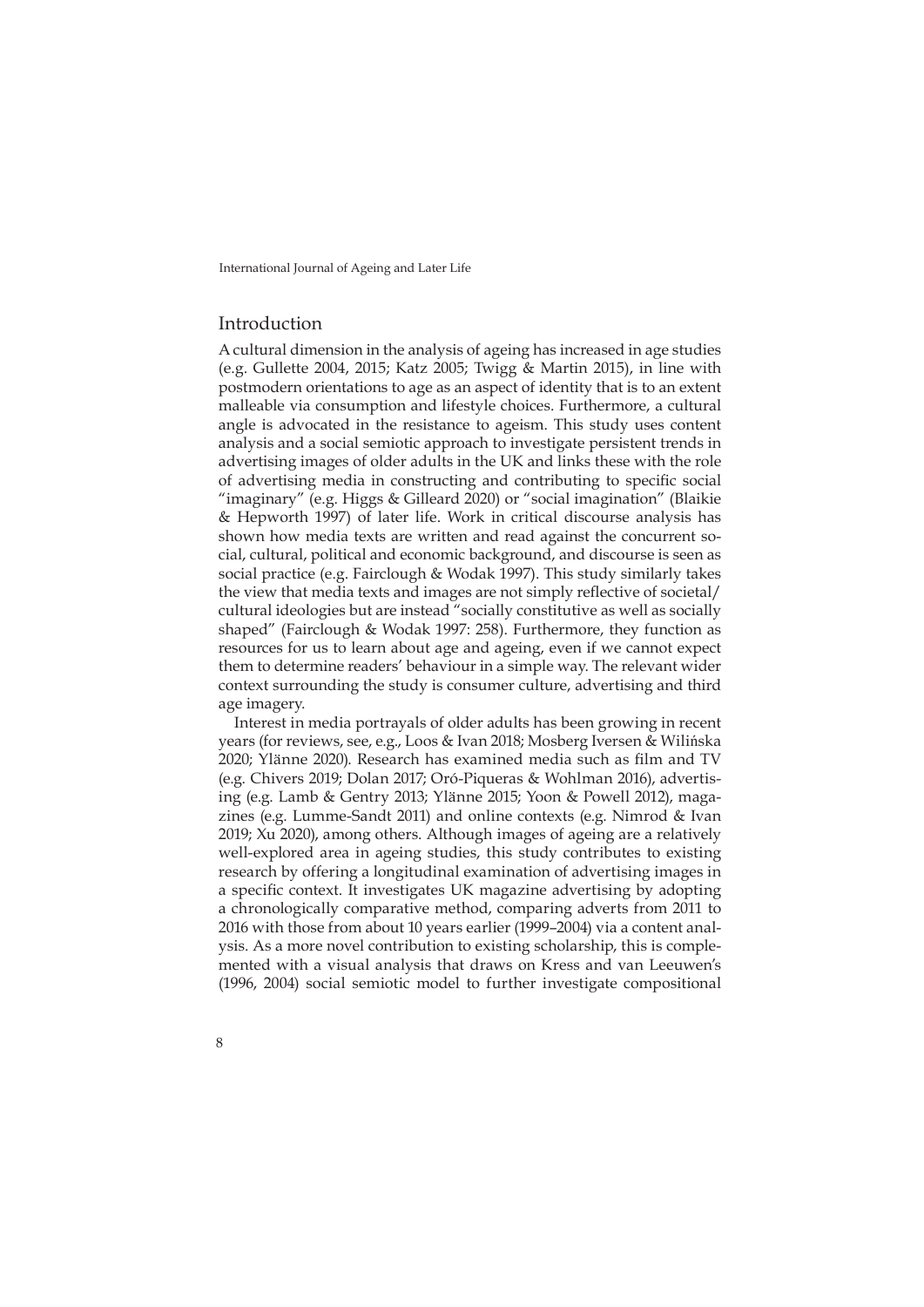and affective dimensions of the adverts, in addition to their distributional qualities. These will give further access to the meaning potential of the adverts in constructing aspirational imagery of later life.

Advertising forms a specific genre of media text. Cook (2001: 219–226) outlines some typical features of advertising, suggesting they "foreground connotational…and metaphorical meaning", "seek to alter addressees' behaviour", "attempt to give pleasure", "gain and hold attention, …[and] fix a name with positive associations". Cook also proposes that "the worlds in ads are 'unreal'…they are often bland and problem-free. The families are happy; the days are sunny; the meals tasty…the grannies kind" and "[they] generally avoid the truly controversial". Exceptions are, for example, charity appeals with scenes such as war or abject poverty.

The most important categorisation process by advertisers is one by consumer, and publications targeting the "grey/silver market" have been researched in the UK at least since the 1990s (Blaikie 1999; Featherstone & Hepworth 1995). Meiners and Seeberger (2010: 294) suggest that "seniors [are] one of the most important target consumer groups for the coming decades and … a significant driving force for company success in many industries". They report that this consumer group is growing much faster than the rest of the adult market, and their review of the 50+ marketing literature summarises the message by marketers as "focus on feel age, not real age" (2010: 300). Indeed, as found by Sudbury and Simcock (2009) in a UK questionnaire study, consumers with a mean chronological age of 62.4 years displayed a cognitive age of 52.7 years, and marketers aim to respond to this discrepancy in their strategies. Moschis and Mathur (2006: 344) similarly demonstrate older adults' "subjective age as an explanatory variable of consumers' response to age-relevant products and age segmented marketing strategies", with "young old" consumers being reluctant to identify with such products. Kohlbacher and Chéron (2012: 185) add that the difference between chronological age and cognitive age decreases with lower levels of wealth and health. As regards older consumers' values, "the most important value … is selfrespect, followed by security, warm relationships with others, and … a sense of accomplishment", with fun and enjoyment in life being the fifth most important, according to Sudbury and Simcock (2009: 30). Although the order of this ranking varies between older age cohorts, the inclusion of these values in advertising is expected to be positively received. These findings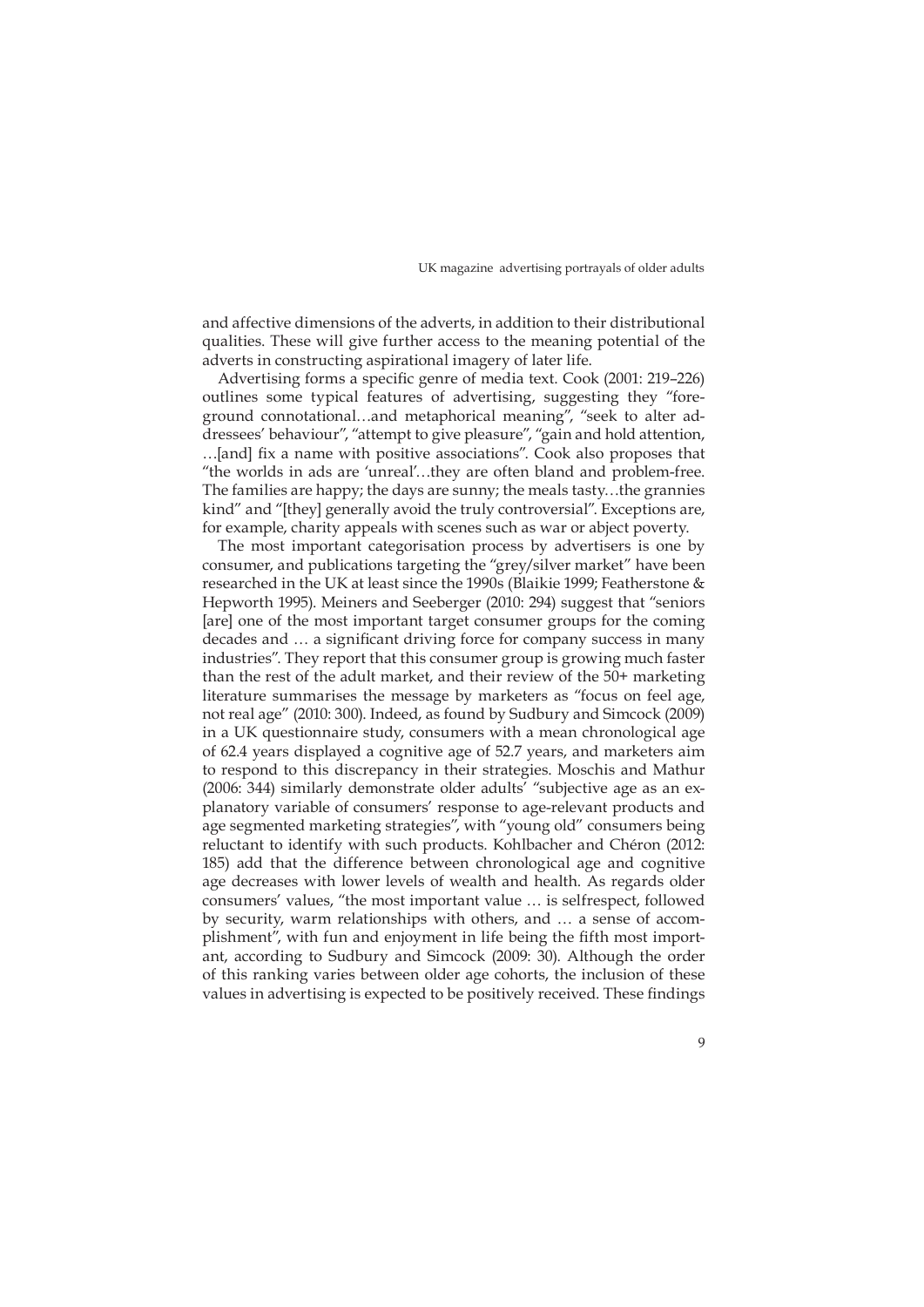suggest hypotheses for the current study. First, we might expect at least some changes in advertising imagery over the two time periods under investigation, to reflect the increase in ageing populations as purchasers of a variety of goods, and their spending power. Increasing number of consumers might be reflected in more varied types of representations and product categories. Second, ageing is likely to be oriented to implicitly rather than explicitly in adverts (e.g. by avoiding direct reference to age in years in line with target consumers' cognitive age) and to reflect the above-mentioned values.

As Heinrichsmeier (2020) and many others (e.g. Enßle & Helbrecht 2020) discuss, there are two predominant discourses of ageing circulating in current Western societies. One, influenced by biology, views ageing as inevitable decline (e.g. Gullette 2004, 2015) reflected in the negative stereotypes of frail, vulnerable and lonely older adults. This representation predominated in the media last century. But it continues to frame, for example, public discourse that "others" older populations, conceptualising them as a homogeneous vulnerable group (e.g. Rozanova 2006; this framing has also been evident in recent news media commentary during the coronavirus disease 2019 [COVID-19] pandemic). The second predominant discourse of ageing is different, although linked to the decline narrative. That is the discourse of "successful ageing" (e.g. Katz & Calasanti 2015), which appears more positive in conceptualising later life as a time of renewal and new opportunities. This "third age" rhetoric is visible in advertising and in publications directed at affluent older consumers (e.g. Lumme-Sandt 2011). Appearing to frame later life with positive qualities and imagery, this discourse links with neo-liberal ideas of self-responsibility, in this case for one's health and ageing, promoting an active late lifestyle to age "well" (Ylänne et al. 2009). The promotion of "ageless" (e.g. Andrews 2018; Lamb & Gentry 2013) extended midlife-styles also pushes the boundary of "old age" further to those in the dependent and vulnerable "fourth age" (e.g. Gilleard & Higgs 2010). In line with the general trends in advertising mentioned earlier, it seems reasonable to expect advertising to foreground "successful ageing", whilst advertising for products offered as solutions to age-related "problems" may also draw from the decline discourse.

To investigate the depiction of older adults in UK magazine advertising, and to link the analysis with cultural gerontological concerns with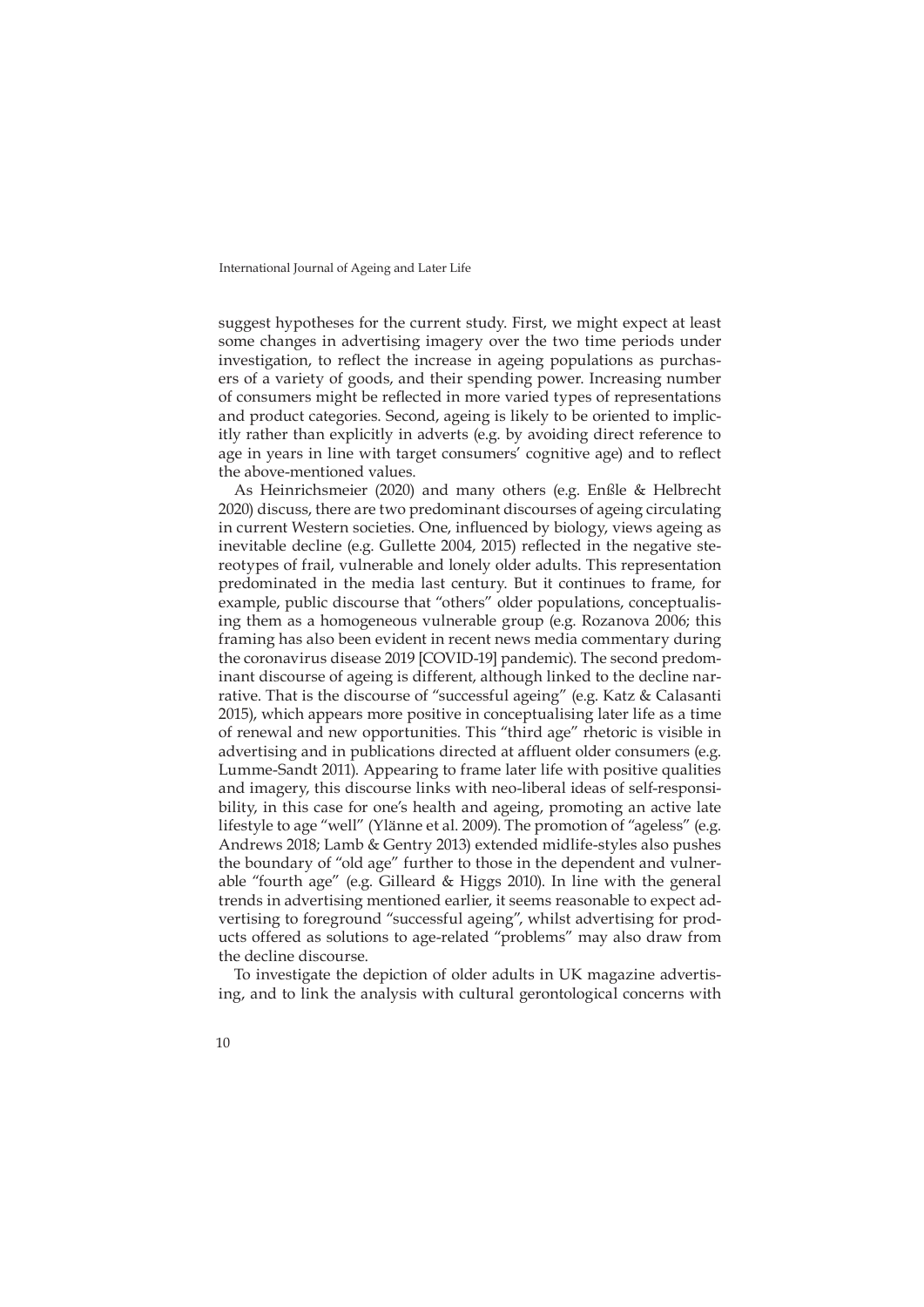culturally constitutive meaning of age(ing), this study will address the following research questions (RQs):

RQ1: how does a more recent sample (2011–2016) of UK magazine adverts featuring older adults compare with an earlier sample (1999–2004) regarding distribution across magazines, type of portrayal, product categories, gender distribution and advertising target?

RQ2: how is later life lifestyle depicted in these adverts?

Whilst the first RQ aims to mainly address distributional aspects of the data via content analysis, the second RQ aims to address qualitative dimensions of how the adverts link to the "successful ageing" discourse and the social imaginary of later life. However, content analysis and qualitative analysis are not mutually exclusive (Lutz & Collins 1993, cited in Rose 2012: 90), and the typology aspect of the analysis in RQ1, for example, involves the coding of features that are potentially overlapping and require interpretation.

## Literature Review and Background to Study

Under-representation of older adults in the media has been reported across the globe. For example, studies in the USA (Miller et al. 2004; Roy & Harwood 1997), the UK (Simcock & Sudbury 2006), Germany (Kessler et al. 2010), China (Zhang et al. 2008), Japan (Prieler et al. 2009, 2011), Hong Kong (Prieler et al. 2016), South Korea (Lee et al. 2006) and Taiwan (Chen 2015) have highlighted the scarcity of older models in the media, compared to their proportion in the population, with the exception of the study by Idris and Sudbury-Riley (2016) on Malaysian adverts. Underrepresentation is typically linked to (visual) ageism, but the qualitative and semiotic aspects of the depictions are under explored in these studies.

As regards older adults' status or prominence, where older adults do appear in adverts, they are often cast as the main characters, especially when targeting older consumers (Williams et al. 2010b). Older advertising models are found to index specific qualities of the product, such as reliability or to imply that the company represented is well established (e.g. Swayne & Greco 1987; Williams et al. 2010a). The roles and contexts are likely to be age-marked in some way, suggesting that older characters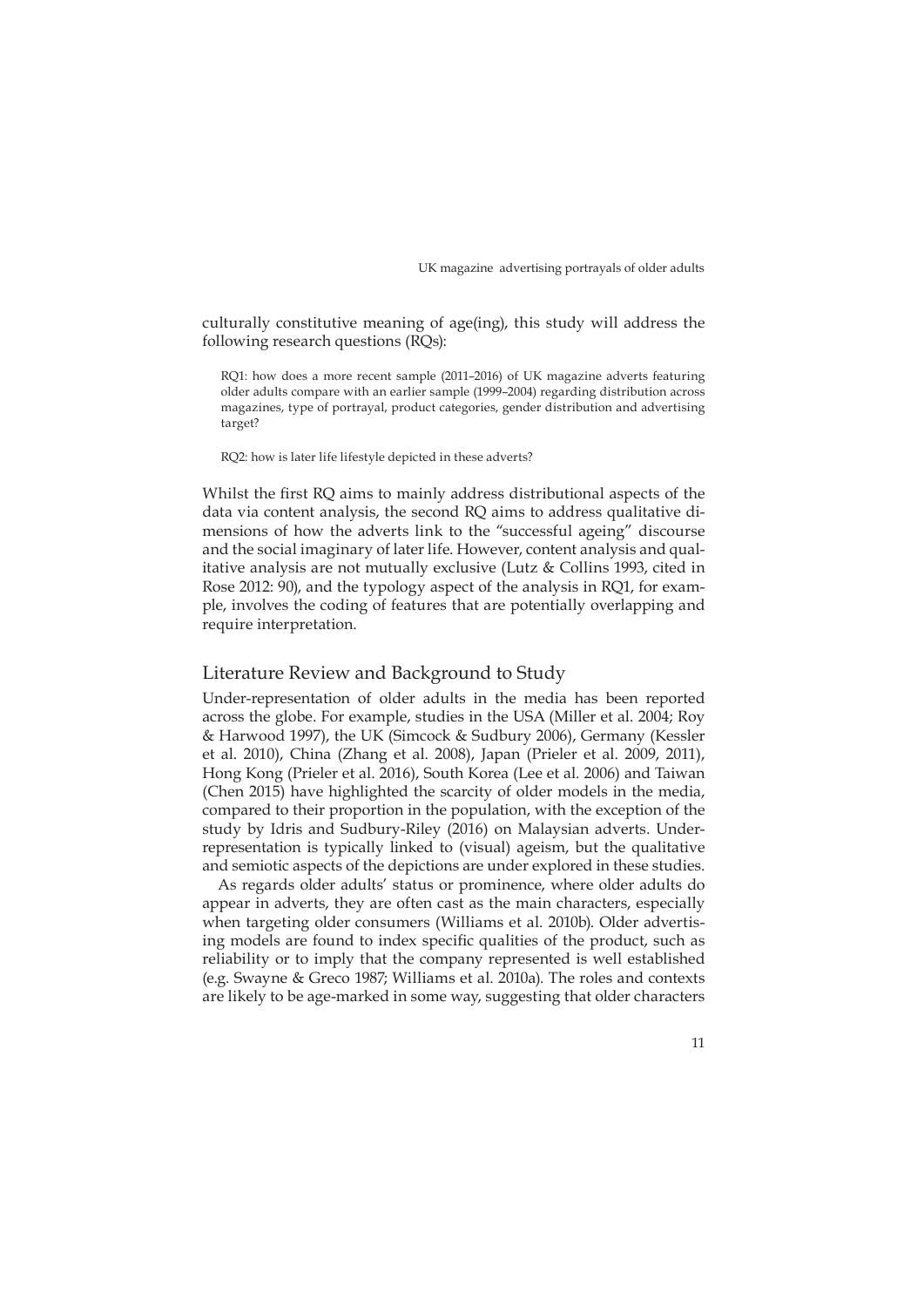tend to appear in adverts for a specific reason. It is, therefore, important to examine *how* they are portrayed since their presence constitutes specific meanings of older age. Similarly, it is important to acknowledge in what ways older adults are typically absent.

The setting in which older models appear in adverts has also been investigated. In TV adverts in the USA, older adults have been found predominantly depicted in domestic settings (Swayne & Greco 1987), and this is also true in older-age-targeted print adverts in the UK (Williams et al. 2010b) and TV adverts in Malaysia (Ong & Chang 2009). But older adults also occasionally appear in business settings (Kessler et al. 2010). It has been suggested that older females are more likely to appear in domestic settings and older males in the workplace (Prieler et al. 2011). This reflects the role of advertising in sustaining not only stereotypes associated with age but also those regarding gender roles.

Food, pharmaceutical products, health aids, and financial/insurance products and services are the categories of product adverts which most often use older models in both Western and Asian contexts (Chen 2015; Prieler 2012; Williams et al. 2010b), even though some cross-cultural differences have emerged. For example, older adults do not appear in food adverts as prominently in Japan as in the West. These product associations reflect and sustain stereotypical expectations about older people as a social group. For example, food adverts might depict inter-generational family groups (where older adults feature as grandparents), and older consumers (and their families) are targeted with products aimed to alleviate various minor health- or mobility-related "problems of ageing". Some financial/insurance products are specifically marketed for the over 50s and employ older celebrity endorsers (e.g. Chen & Ylänne 2012).

Finally, some content analytic studies code the depiction of the older adults along the dimension of its tone using a scale from very negative to very positive, for example. Roy and Harwood (1997) coded older characters in US TV adverts as regards their physical features (e.g. strong/ weak), personality traits (e.g. happy/sad and comical/serious) and cognitive abilities (e.g. lucid/confused) and found that positive portrayals predominated (see also e.g. Miller et al. 2004). However, it is not unproblematic to ascertain to what extent a portrayal is "positive" or "negative": what might be considered "positive" portrayals can turn out to be more ambiguous in their constructions of older age than appears at first sight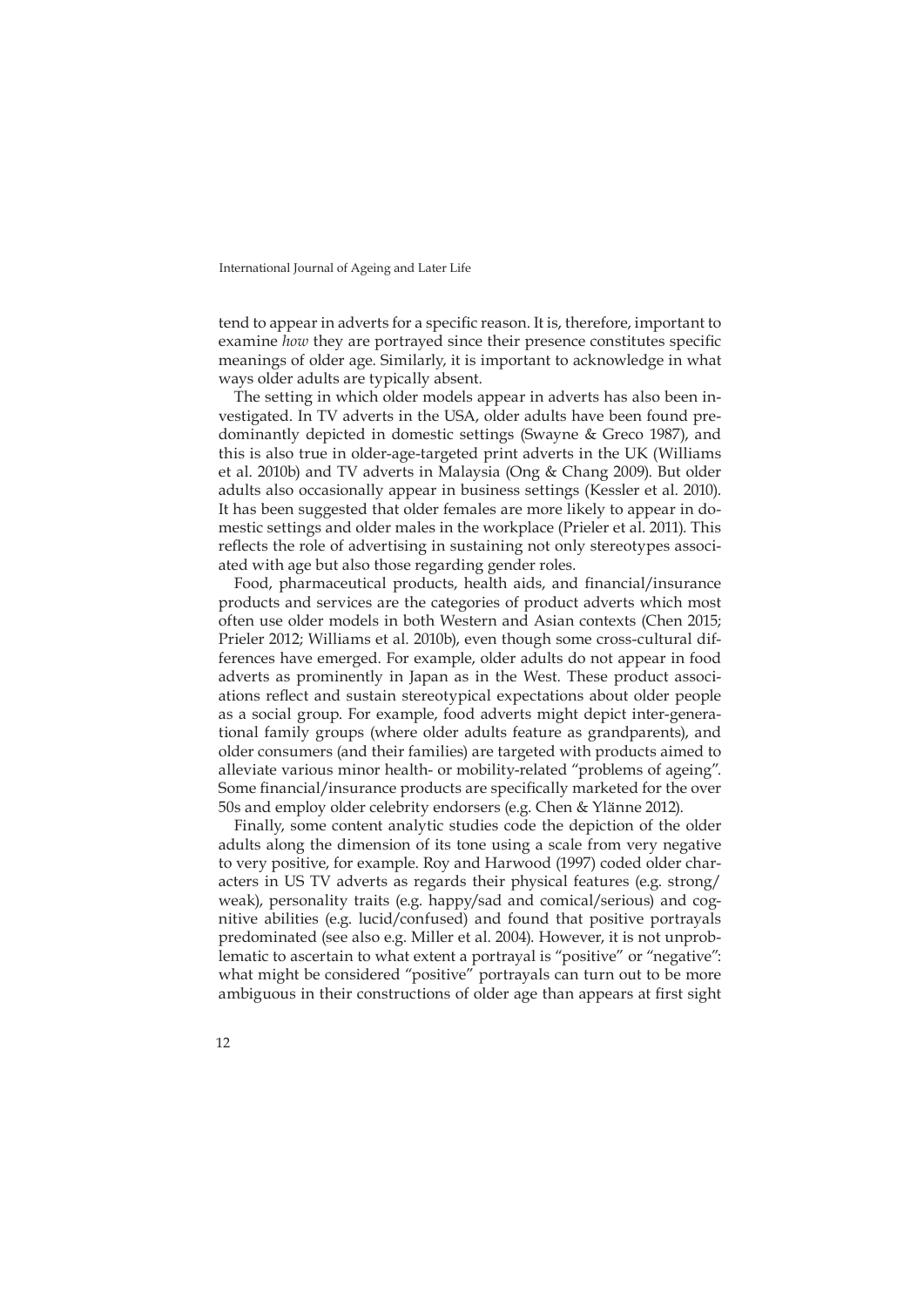(Fairhurst 2012), which a semiotic focus can help to uncover. We will return to this theme in the analysis below.

Content analysis is a method widely used in researching the mass media as it is well suited for systematically coding and analysing large data sets (Rose 2012: 82), can effectively uncover general trends and patterns and has also been used in cross-cultural comparisons (e.g. Chen 2015; Prieler et al. 2016). However, Rose (2012: 86) suggests that "it…has very little to say about the production or the audiencing of images". By "audiencing", Rose refers to "the process by which a visual image has its meanings renegotiated, or even rejected, by particular audiences" (p. 30). The composition of images and the social practices that structure the viewing – in this case, the reading/browsing of a magazine – affect the audiencing of images. I will now move onto describing another framework that is used in the analysis; one that, in taking images apart, focuses on how they make meaning, "how they work in relation to broader systems of meaning" (Rose 2012: 105), such as current discourses of (successful) ageing and how they might be read.

Kress and van Leeuwen (1996, 2004) offer a grammar approach to visual representation. They propose a three-way categorisation of meaning making in images: *representational*, *interpersonal* and *compositional/textual*, drawing on Halliday's (e.g. 2004) three metafunctions in his model of grammar.

The representational metafunction or meaning refers to images representing the world as narrative or conceptual. Narrative representations comprise action of some sort, so we could look at, for example, what type of action an older protagonist is carrying out in an advert, or whether there are any differences in the actions of older men versus older women, or the older characters versus other characters, if such are present. Conceptual representations deal with participants in terms of their more stable, essential and generalised qualities that suggest taxonomic classifications (such as a grandparent). Second, the interpersonal meaning of images relates to how depicted participants symbolically interact with the viewer through gaze, social distance and frame, and the angle of interaction. For instance, a direct gaze at the viewer establishes a "demand gaze" – a reaction is "demanded" of the viewer. In an "offer gaze", on the other hand, with no direct eye contact with the viewer, the viewer is invited to scrutinise the depicted participant(s). Differing degrees of social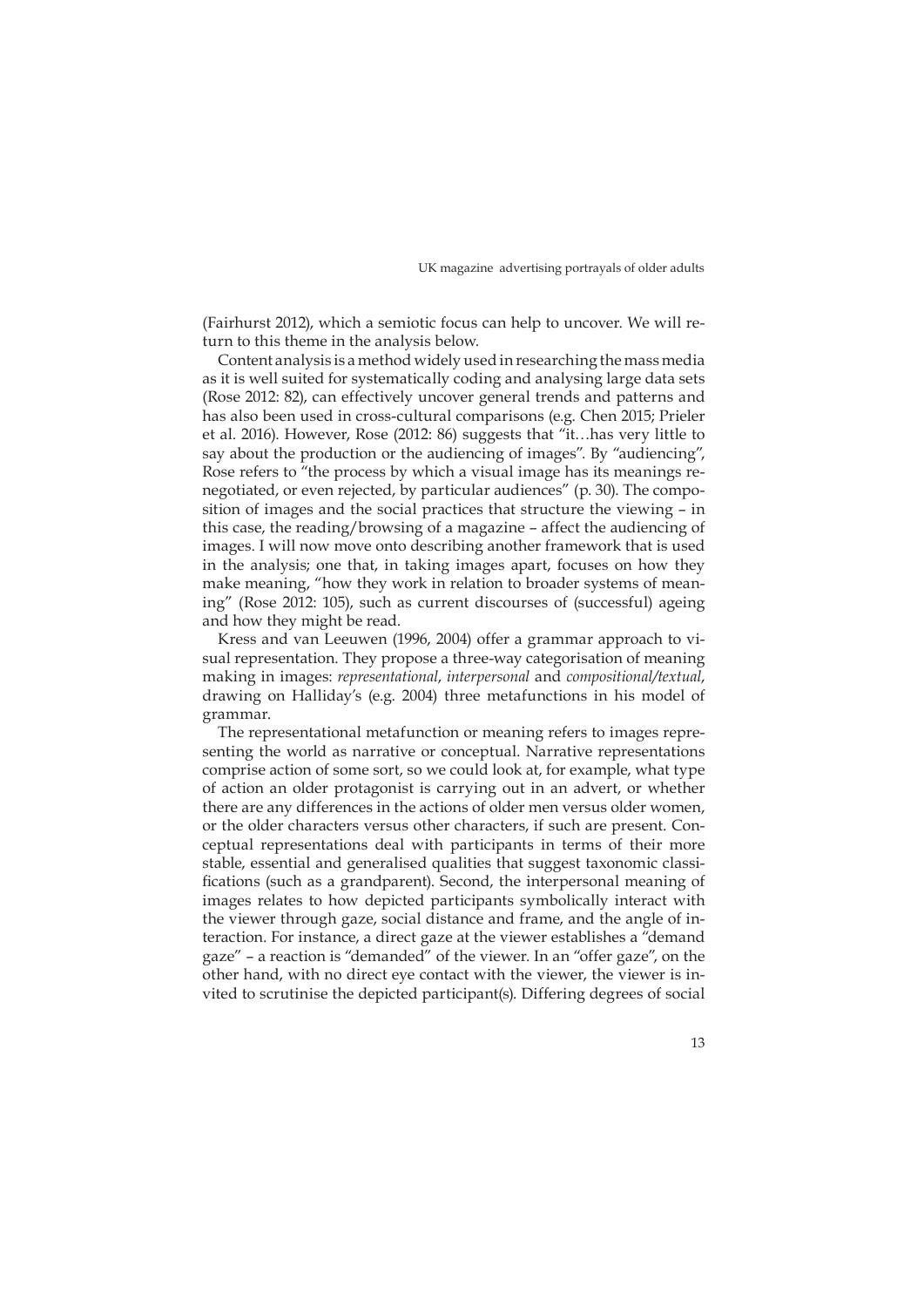distance is created via the angle of interaction: horizontal angle suggests relations of involvement, and vertical angle (e.g. looking up to the person in the image) suggests relations of power. Third, the compositional/ textual meaning refers to how "the representational and interactive elements are made to relate to each other, the way they are integrated into a meaningful whole" (Kress & van Leeuwen 1996: 181), for example via the placement of elements in the foreground or background, left or right, centre or margin and so on, thus constructing meaning via the principles of information value, salience and framing.

Whilst content analysis allows a systematic quantification of distinct qualitative content categories, "it is not concerned with 'reading' or interpreting each text individually" (Bell 2001: 14), and therefore cannot facilitate in-depth interpretation. Semiotic analysis, in contrast, is a qualitative method aiming to answer *how* particular depictions – in this case of older adults – are achieved or composed. I will now describe the data and how it was collected, before moving onto the analysis. The subsequent main sections comprise the chronologically comparative analysis of the adverts in the two corpora and a semiotically oriented analysis of a subset of adverts in corpus 2. I will conclude by discussing the findings as a contribution to research on ageing in the media.

### Data and Sampling

In order to generate a representative sample of British magazine advertisements, we (Williams et al. 2010a, 2010b, corpus 1) used *Brad Monthly Guide to Advertising Media* (March 2004), *Willing's Press Guide to U.K. Media*  (2003) and the *National Readership Survey* (NRS 2003). According to the criteria of popularity (circulation figures) and demographic readership information (aiming for a varied audience), the following magazines were selected for corpus 1 (years 1999–2004): *Radio Times* (home), *The Economist* (business), *Saga Magazine* (older readership), *ASDA Magazine* (general, home and family), *Marie Claire* (younger women), *Rugby World* (men and sport), *Men's Health* (men), *FHM* (younger men), *Good Housekeeping*  (women, home and family), *Family Circle* (older, home and family) and *BBC Good Food* (home) (see Williams et al. 2010a, 2010b). For corpus 2 (years 2011–2016), the aim was to sample the same magazines. However, the unavailability of *Rugby World* and *Family Circle* meant leaving *Rugby*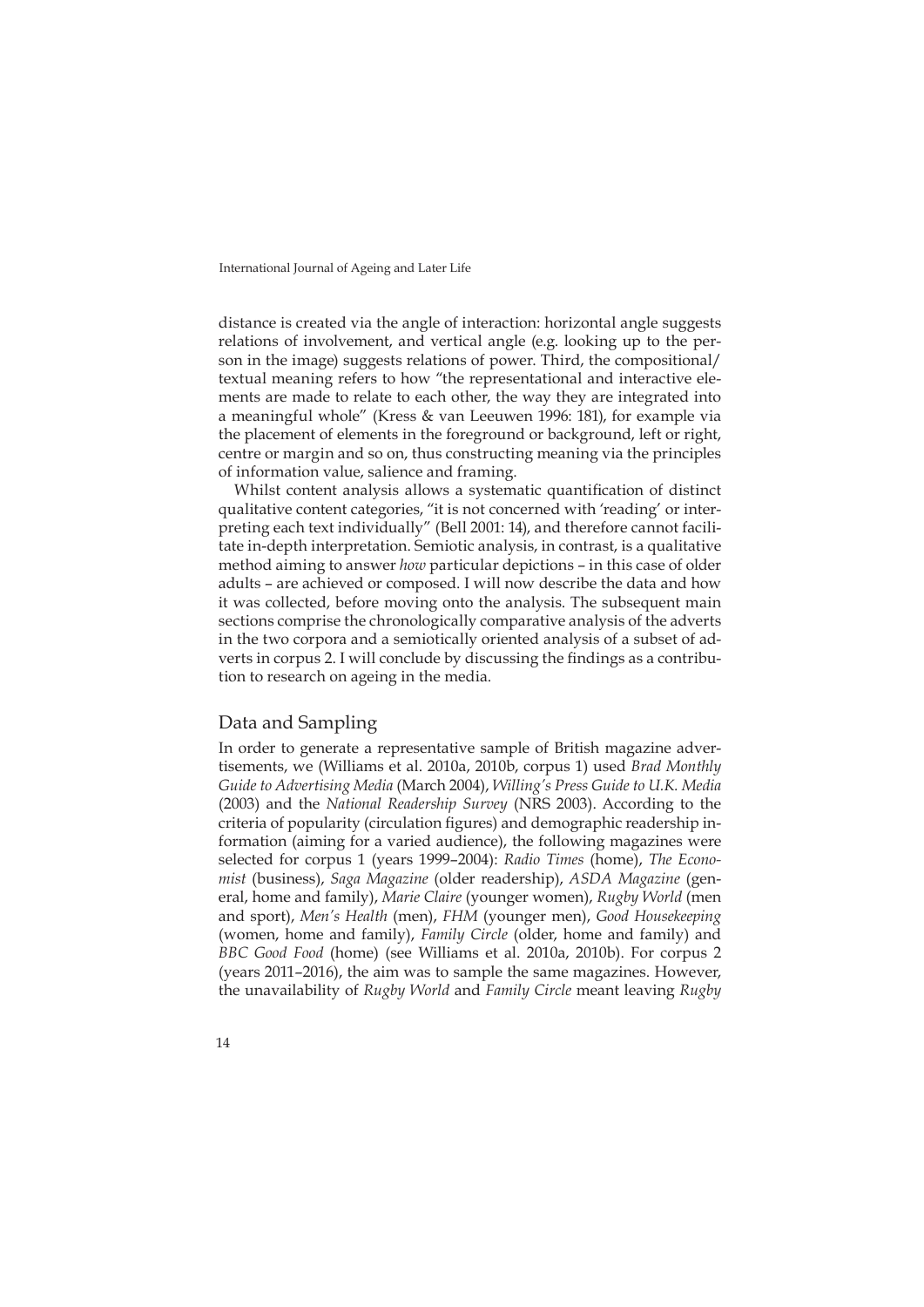*World* out of corpus 2 and replacing *Family Circle* with *Yours* (having a similar readership profile). The second corpus, thus, comprised only ten magazines. As with corpus 1, hardcopy magazines were sourced from the British Library in London, complemented with the author's university library archives. To create a more manageable sample in both corpora, a single composite year was compiled using stratified random sampling, so that magazines across the different years and months were represented.

The resultant 121 magazine issues (corpus 1) and 116 issues (corpus 2) were scrutinised for any advertisements quarter of a page and larger, containing a recognisable human figure appearing to be 60 years of age or older (on the basis of visible signs of ageing, such as grey hair, wrinkles and possible older-age salient features in the environment and/or text). This resulted in an initial total of 253 adverts (corpus 1) and 479 adverts (corpus 2) with an older person featured as one or more characters in the adverts found in the sample magazines. From these, duplications were eliminated, and this resulted in final corpora of 221 advertisements (corpus 1) and 313 advertisements (corpus 2). Although discarding duplicate adverts admittedly erases the effect of repeated exposure to images, this was motivated by the original aim to capture the types and categories of portrayal, rather than, for example, to investigate the frequency of representation of older versus younger adults. I will now proceed to the data analysis.

## Content Analysis: Earlier Versus Later Corpus

#### *Distribution of Adverts across Magazines*

As can be seen in Table 1, the vast majority of the adverts in both corpora featured in the 50+ targeted *Saga Magazine*, as well as *Yours* (corpus 2), also with an older readership. The decline in the number of adverts in Saga in corpus 2 is partly explained by a large number of duplicate adverts (only counted once). *FHM*, *Marie Claire* and *Men's Health* magazines whose readership tends to be under 35 years continue to have very few adverts depicting older adults.

#### *Product Categories*

In corpus 1, the most frequently advertised products overall were help and support aids, such as mobility aids, stairlifts, walk-in baths and showers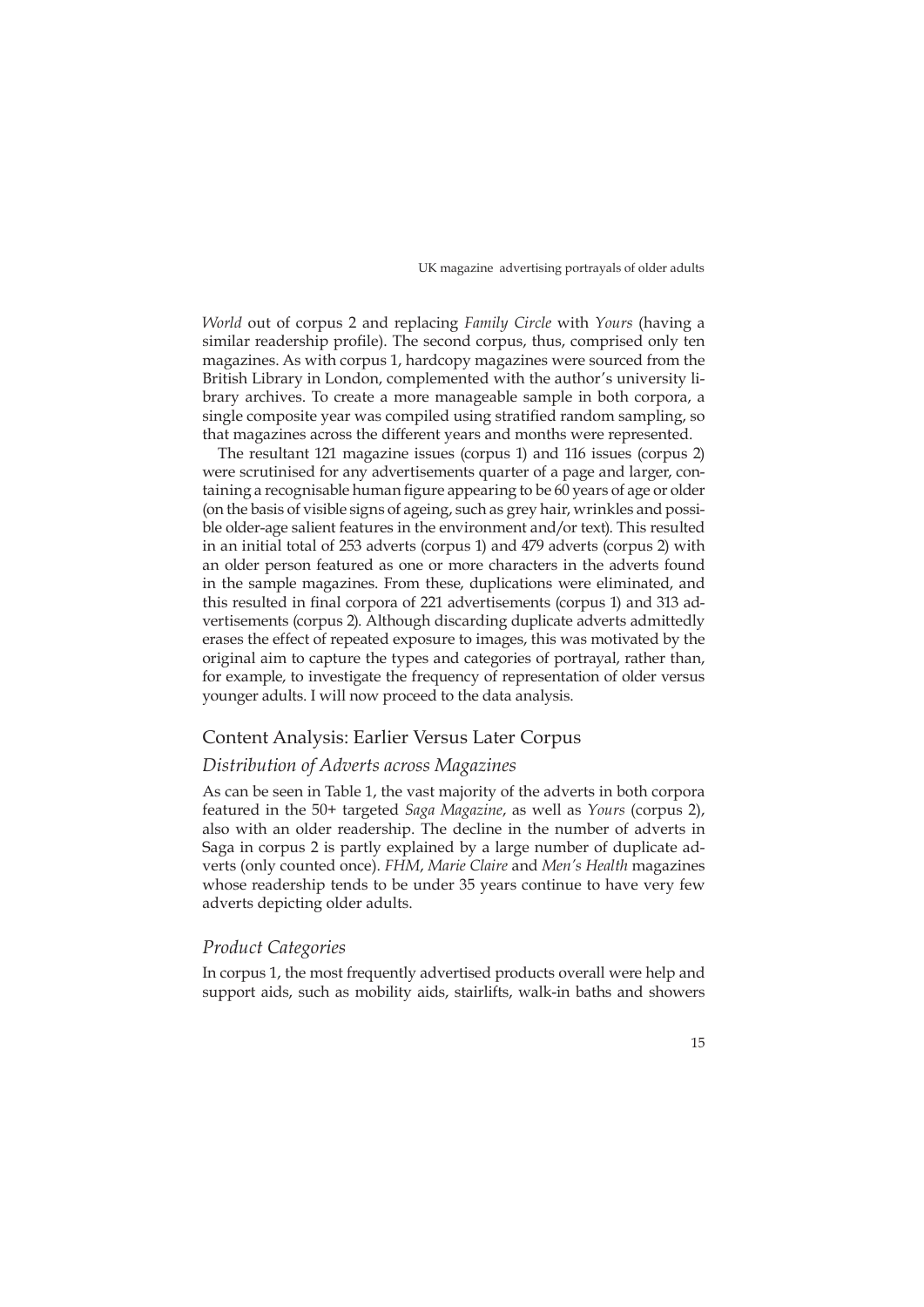| Magazine             | N in corpus 1  | %    | N in corpus 2 | %    |
|----------------------|----------------|------|---------------|------|
| Saga Magazine        | 137            | 61.9 | 138           | 44   |
| <b>BBC Good Food</b> | 13             | 5.8  | 28            | 8.9  |
| Good Housekeeping    | 12             | 5.4  | 21            | 6.7  |
| Radio Times          | 12             | 5.4  | 32            | 10.2 |
| <b>Family Circle</b> | 10             | 4.5  | N/A           |      |
| <b>FHM</b>           | 10             | 4.5  | 3             | 0.9  |
| Economist            | 10             | 4.5  | 9             | 2.8  |
| Marie Claire         | 8              | 3.6  | 10            | 3.2  |
| Rugby World          | 4              | 1.8  | N/A           |      |
| Asda Magazine        | 3              | 1.4  | 11            | 3.5  |
| Men's Health         | $\overline{2}$ | 0.9  | 8             | 2.6  |
| Yours                | N/A            |      | 53            | 16.9 |
| <b>Total</b>         | 221            |      | 313           |      |

**Table 1.** Distribution of adverts across the magazines

(26.2% of the total). The next most frequent category was medical and health products (14.5%) and food and drink (14%), followed by retirement housing (8.1%) and household items (8.1%). Cosmetics, hygiene, and grooming products (4.1%) and charities (4.1%) were infrequent, as were clothing (3.2%) and professional/expert services (3.2%). Miscellaneous consumables (1.4%) and education (0.9%) were also infrequent. The most infrequently encountered products were final arrangements and holidays (both 0.5%).

In corpus 2, the most frequently advertised products were again help and support aids (15.3%), followed by medical and health products (14.4%). But this time retirement housing was the third most prominent group (13.1%), followed by food and drink (9.6%). Whereas cosmetics and financial/insurance products were almost as frequently present in the two corpora, the number of adverts for holidays had increased in corpus 2 (from 0.5 to 6.1%) as had the number of adverts for funeral plans (from 0.5 to 3.2%). Charity adverts had declined in corpus 2, as had those for household items and professional expertise. Table 2 summarises the results for the two corpora. The relative number of adverts overall had increased from an average of 1.83 adverts per magazine issue in corpus 1 to 2.7 per issue in corpus 2.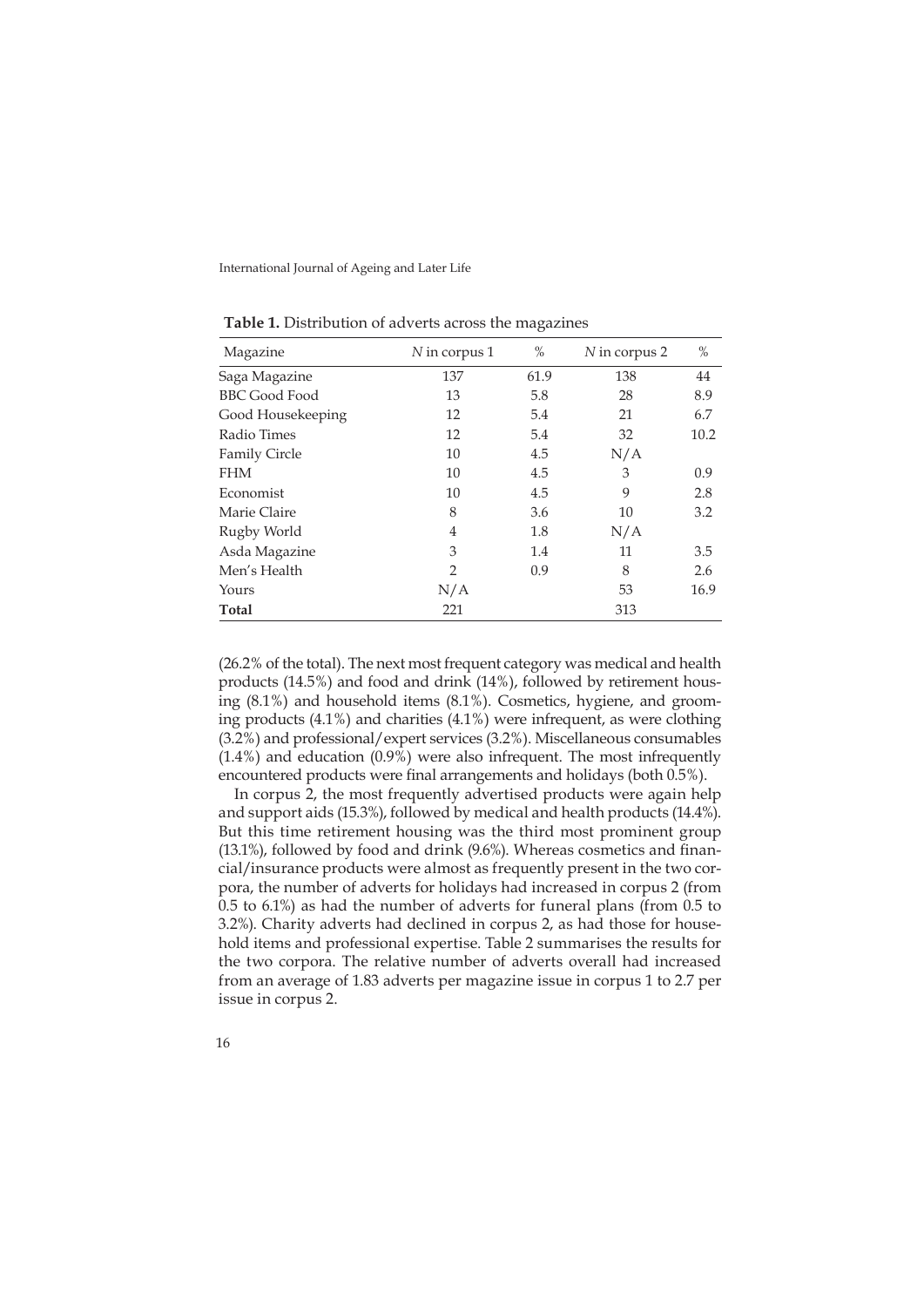| Product type                             | N in corpus 1  | %    | N in corpus 2 | $\%$ |
|------------------------------------------|----------------|------|---------------|------|
| Help and support                         | 58             | 26.2 | 48            | 15.3 |
| Medical/health                           | 32             | 14.5 | 45            | 14.4 |
| Food and drink                           | 31             | 14.0 | 30            | 9.6  |
| Retirement housing                       | 18             | 8.1  | 41            | 13.1 |
| Household                                | 18             | 8.1  | 17            | 5.4  |
| Entertainment (media, electronics, etc.) | 13             | 5.9  | 14            | 4.5  |
| Financial insurance                      | 12             | 5.4  | 20            | 6.4  |
| Cosmetics/hygiene/grooming               | 9              | 4.1  | 15            | 4.8  |
| Charities                                | 9              | 4.1  | 9             | 2.9  |
| Clothing                                 | 7              | 3.2  | 15            | 4.8  |
| Professional expertise                   | 7              | 3.2  | 7             | 1.9  |
| Funeral plans                            | 1              | 0.5  | 10            | 3.2  |
| Holidays                                 | 1              | 0.5  | 19            | 6.1  |
| Education                                | $\overline{2}$ | 0.9  | 6             | 1.9  |
| Other                                    | 3              | 1.4  | 17            | 5.4  |
| Total                                    | 221            |      | 313           |      |

**Table 2.** Products associated with older models across the magazines

**Table 3.** Gender distribution in adverts

| Gender distribution | $N$ in corpus 1 | $\%$ | N in corpus 2 | %    |
|---------------------|-----------------|------|---------------|------|
| Female              | 90              | 40.7 | 127           | 40.6 |
| Male                | 63              | 28.5 | 87            | 27.8 |
| Both                | 68              | 30.8 | 99            | 31.6 |
| Total               | 221             |      | 313           |      |

## *Gender Distribution in Advertisements*

The distribution of gender in the magazine adverts in the two corpora was practically identical (see Table 3). Just over 40% of all adverts depict older women, either as single images or in groups; about 28% depict only men and about 31% both men and women.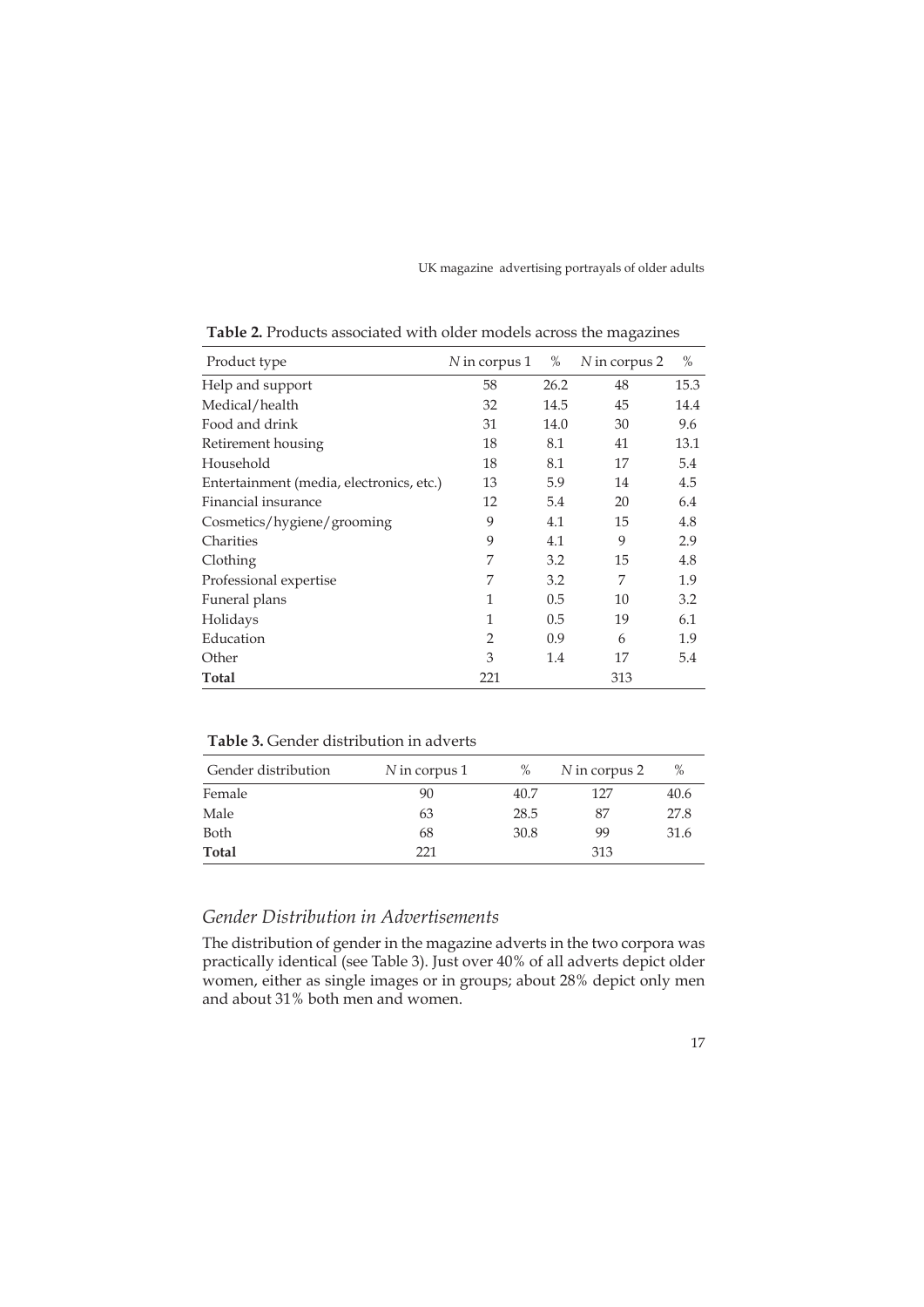## *Rhetorical Schema*

Thimm's (1998) German research classified images of older people in advertising along four dimensions (rhetorical schemas) that consider the target audience and the overall imagery of the advert. These were labelled age inclusive, age exclusive, age contrastive and age preferential. The first includes adverts targeted at all age groups, whereas age exclusive adverts are aimed at older adults only. Age preferential adverts are likely to be of more interest to older than to younger people (because of the product and the general tone of the advert). Age contrastive adverts, in turn, draw a direct or indirect contrast between younger and older adults in ways that tend to (but do not always) portray older people more negatively, typically in adverts targeting younger audiences. Thimm's classification system was applied to the UK data, but the category "age inclusive" was replaced with "age incidental", in which the product is not targeted at a specific age group and which does not use the character's age as a selling point. Table 4 presents the findings regarding the two corpora on this aspect of the analysis.

Whereas the proportion of age exclusive adverts has remained at a similar level, age preferential adverts have increased. Both age incidental and age contrastive adverts have decreased over the years. In corpus 1, out of the 86 age exclusive adverts, ten (12%) made direct reference to chronological age. In corpus 2, 28 (25%) of such adverts included a reference to age-in-years. In both corpora, these were typically adverts for health and support products, insurance (e.g. life insurance) or medical procedures or

| Rhetorical schema | N in corpus 1 | %                | N in corpus 2 | $\%$ |
|-------------------|---------------|------------------|---------------|------|
| Age exclusive     | 86            | 38.9             | 114           | 36.4 |
| Age preferential  | 54            | 24.4             | 118           | 38.0 |
| Age incidental    | 68            | 30.8             | 70            | 22.4 |
| Age contrastive   | 13            | 5.9              | 8             | 2.2  |
| Other             | 0             | $\left( \right)$ | 3             | 0.95 |
| <b>Total</b>      | 221           |                  | 313           |      |

**Table 4.** Rhetorical schema in adverts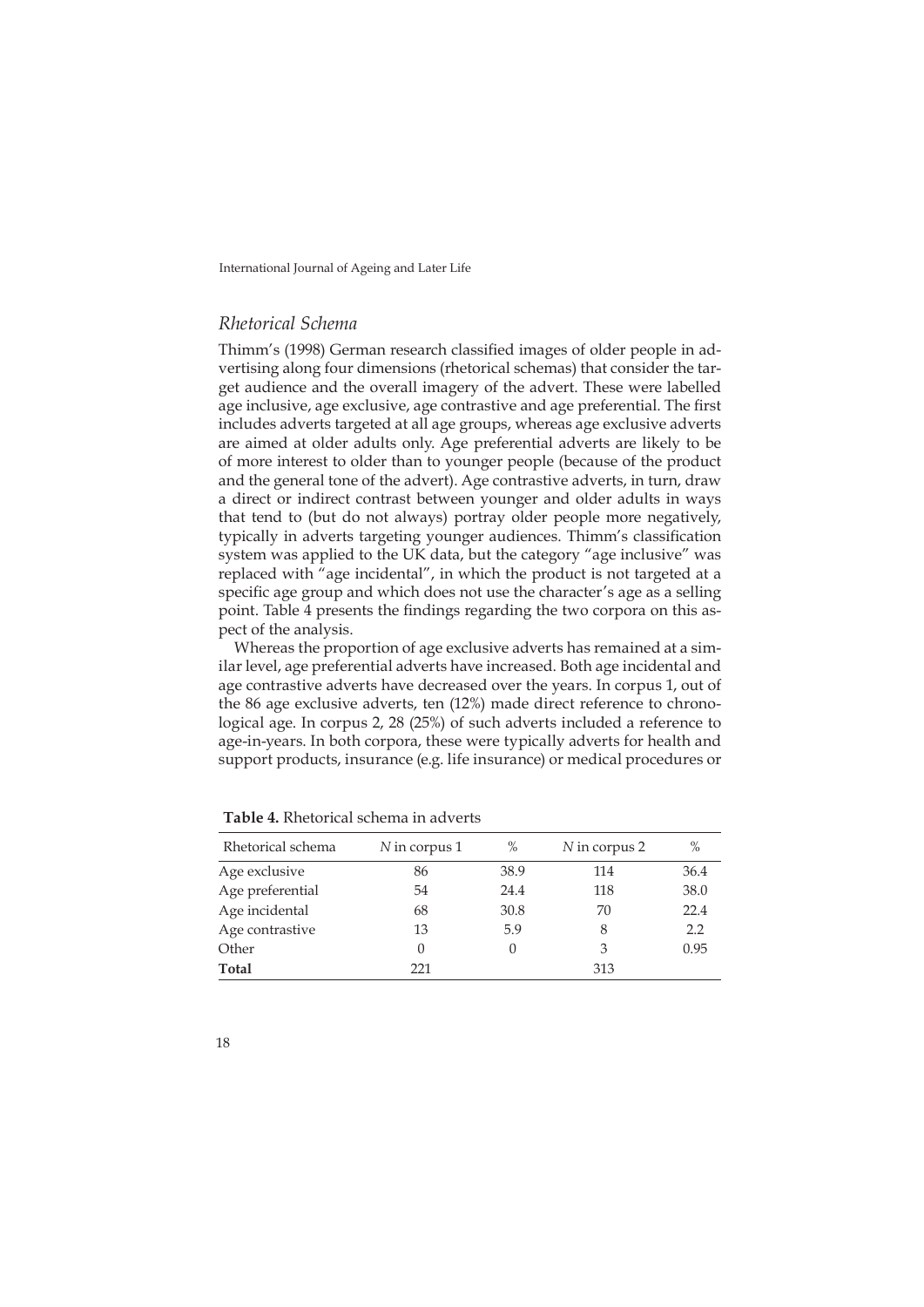drug trials. As discussed earlier, age-targeted advertising tends to refer to age in more implicit ways, either by reference to "retirement" or through various visual indices of age. We will return to these in the following semiotically oriented analysis.

## *Typology*

Hummert and colleagues' (1994, 2004) research (in the USA) has uncovered a range of positive and negative stereotypes of older people. In their taxonomy, positive stereotypes held by people of all ages consist of the "perfect grandparent" (a kind, loving and family oriented older adult), the "golden ager" (lively, adventurous and alert) and "John Wayne conservative" (patriotic, religious and nostalgic). The four negative stereotypes are the "despondent" (depressed, sad and hopeless), the "shrew/ curmudgeon" (complaining, ill-tempered and bitter), the "recluse" (quiet, timid and naïve) and the "severely impaired" (slow-thinking, incompetent and feeble). It can be predicted that in advertising, in the pursuit of positive associations with the product, positive stereotypes predominate, unless the advert aims to evoke sympathy or fear, for example.

Williams et al. (2010a) aimed to inductively devise a typology of adverts depicting older adults, although some of the resultant labels echo Hummert's category labels. The adverts in corpus 1 were investigated to determine the main thematic portrayals, which was done via an iterative process of sorting and re-sorting the adverts into similarity types. This was repeated until the researchers arrived at a set of themes that adequately described the entirety of the portrayals in the data set, and a satisfactory inter-coder agreement was reached, complemented by a discussion of differences in coding. A thematic typology of six image types of older adults was proposed. The "golden-ager" describes older people who are youthful and full of zest, often having luxurious lifestyles. "Perfect grandparents" are older people shown with grandchildren, often closeups of smiling and happy families, sometimes depicting several generations. "Legacy" theme refers to older persons with "gravitas" and status, often mentor types with implied experience and wisdom, and these were almost exclusively males rather than females. "The coper" is an older person who has a problem, such as a mobility limitation, but is coping with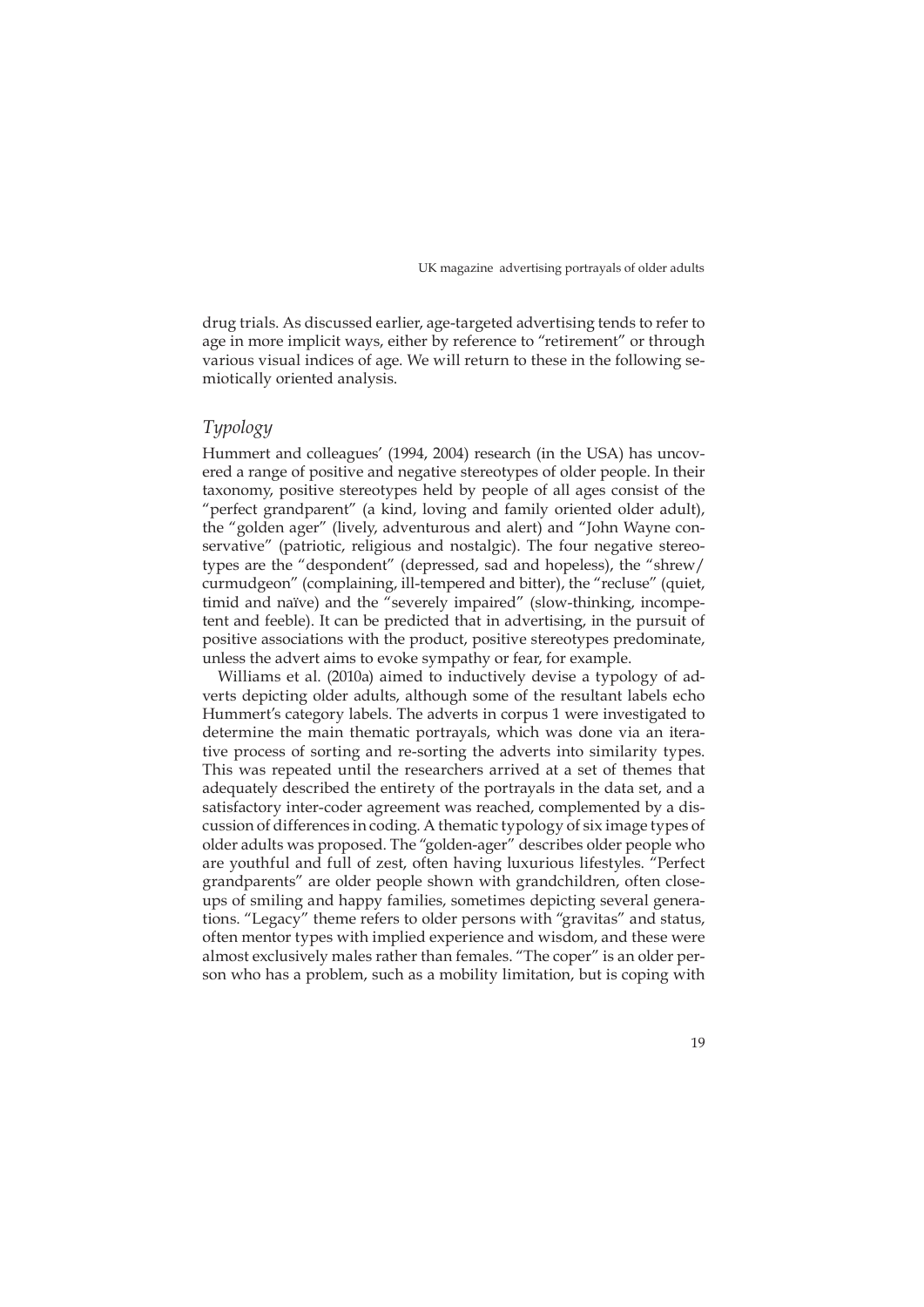| <u>J J</u>          |               |      |               |      |
|---------------------|---------------|------|---------------|------|
| Type                | N in corpus 1 | $\%$ | N in corpus 2 | $\%$ |
| Golden ager         | 79            | 35.7 | 96            | 30.7 |
| Coper               | 53            | 24   | 85            | 27.2 |
| Mentor/legacy       | 32            | 14.5 | 26            | 8.3  |
| Celebrity endorser  | 22            | 10   | 46            | 14.7 |
| Perfect grandparent | 17            | 7.7  | 29            | 9.3  |
| Comedic             | 13            | 5.9  | 2             | 0.6  |
| Other               | 5             | 2.3  | 29            | 9.3  |
| Total               | 221           |      | 313           |      |

**Table 5.** Typology of depictions

it because of the product being sold. "Comedic" older people are those depicted in humorous situations and/or poses. "Celebrity endorsers" are well-known older adults in the public eye who endorse the advertised product. The six types from this analysis were offered as candidates for a typology of advertising images of older adults, at least within a British context, and the present study investigated its applicability for corpus 2. Table 5 presents the results of this part of the analysis.

It appears that the "golden ager" type depiction is still the most common. This is specifically the case in older-targeted advertising, such as that in *Saga Magazine* and *Yours*. The prevalence of "coper" types has remained high, and celebrity endorsers have increased slightly, as have grandparent depictions. The mentor/legacy type has decreased, and, most notably, corpus 2 has hardly any examples of humorous depictions. The slight differences in the magazines sampled might be one reason for this latter difference. A possible reason for advertisers now avoiding humorous depictions of older adults is because these typically rely on negative ageist stereotypes, which make older adults look (literally) "laughable". It can also be noted that 9% of adverts this time round were coded as "other", suggesting that the earlier typology no longer fully captures the types of portrayals.

The adverts in the "other" category in corpus 2 fell into different groups. Most included an older adult or a couple (male and female) who were healthy, sometimes active, but who looked less glamorous and whose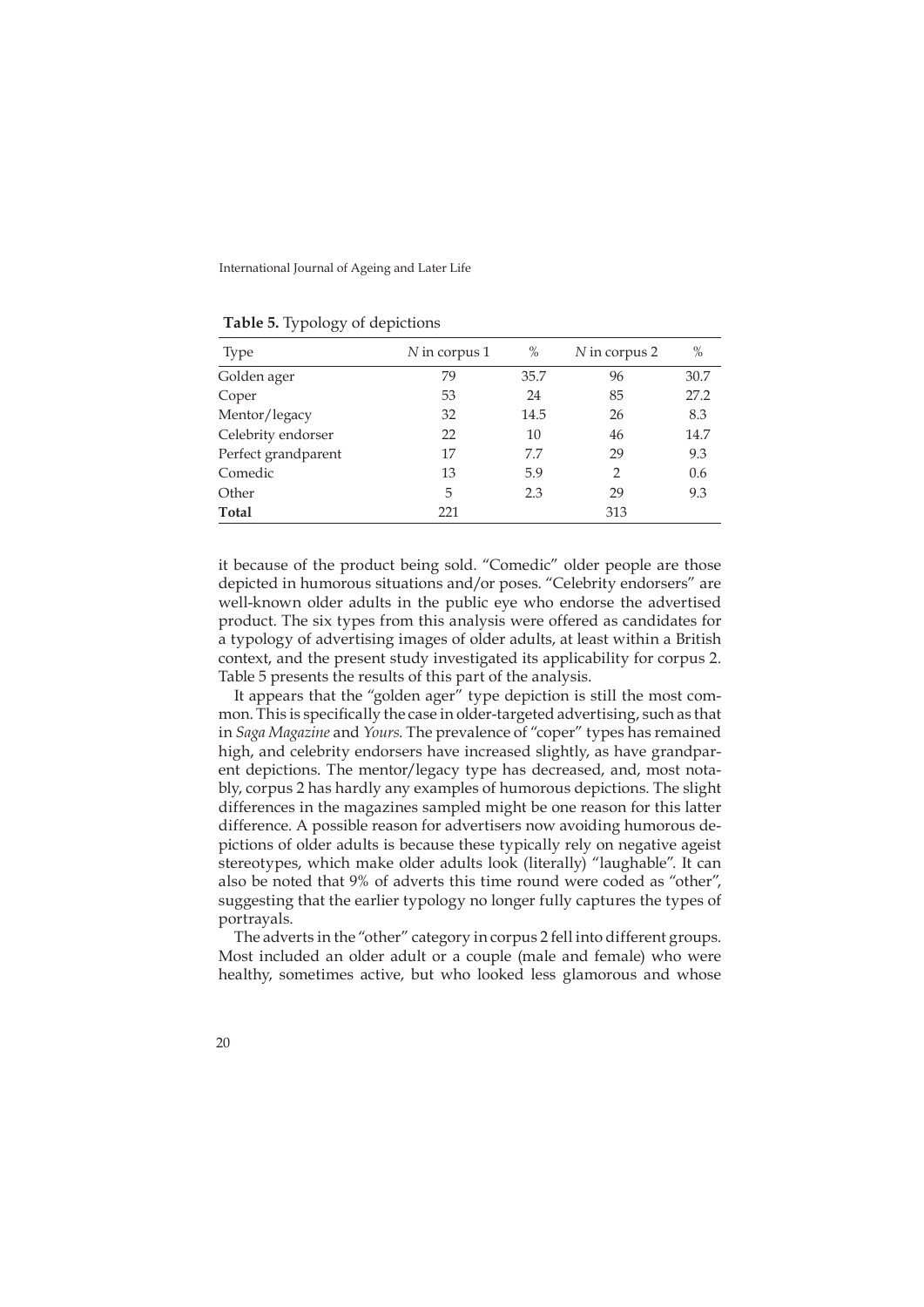surroundings were less luxurious than golden agers'. Others included a picture of an older adult among adults of various ages, providing a wider age range of imagined consumers for the advertised product. Yet others focused on family and intergenerational relations, but the older characters signified parents, not grandparents. I will now move onto the social semiotically oriented analysis, especially to answer RQ2.

#### Social Semiotically Oriented Analysis

As discussed earlier, a content analysis of adverts provides some overall patterns in the portrayal and shows in what contexts we might see older characters in advertising. A more nuanced picture of *how* the depictions are achieved in terms of what choices are made in the design of the adverts can be obtained via a social semiotic lens, building on the compositional aspects coded for the content analysis. Van Leeuwen (2005: xi) explains that "in social semiotics the focus…[is] the way people use semiotic 'resources' both to produce communicative artefacts and … to interpret them". According to Jewitt and Oyama (2004: 136), social semiotics is "a tool for use in critical research", and Rose (2012: 106–107) links semiotic approaches with those seeking to understand the working of ideologies. Similarly, in this study, the social semiotically oriented analysis seeks to link the advertising images with current discourses of ageing, in particular "successful ageing", and to examine what strategies advertisers use to imply or connote certain interpersonal relations and what techniques of design are used to involve the reader with the image. As adverts for retirement housing were the third most prominent category in corpus 2, and the category which had increased notably over time, I will focus on the 41 retirement housing adverts in this later corpus for this closer analysis.

The representational meanings will be analysed in terms of "who are the residents in these dwellings" (conceptual categorisation), by focusing on what narratives emerge via the actions depicted. The compositional meanings, on the other hand, will give access to the setting of the participants, the most salient objects and, for example, the centrality of the older adults in the visuals. The interpersonal meaning will relate to the angle of the picture and how the viewer is positioned. These aspects could arguably also be approached from a content analytic perspective, but we will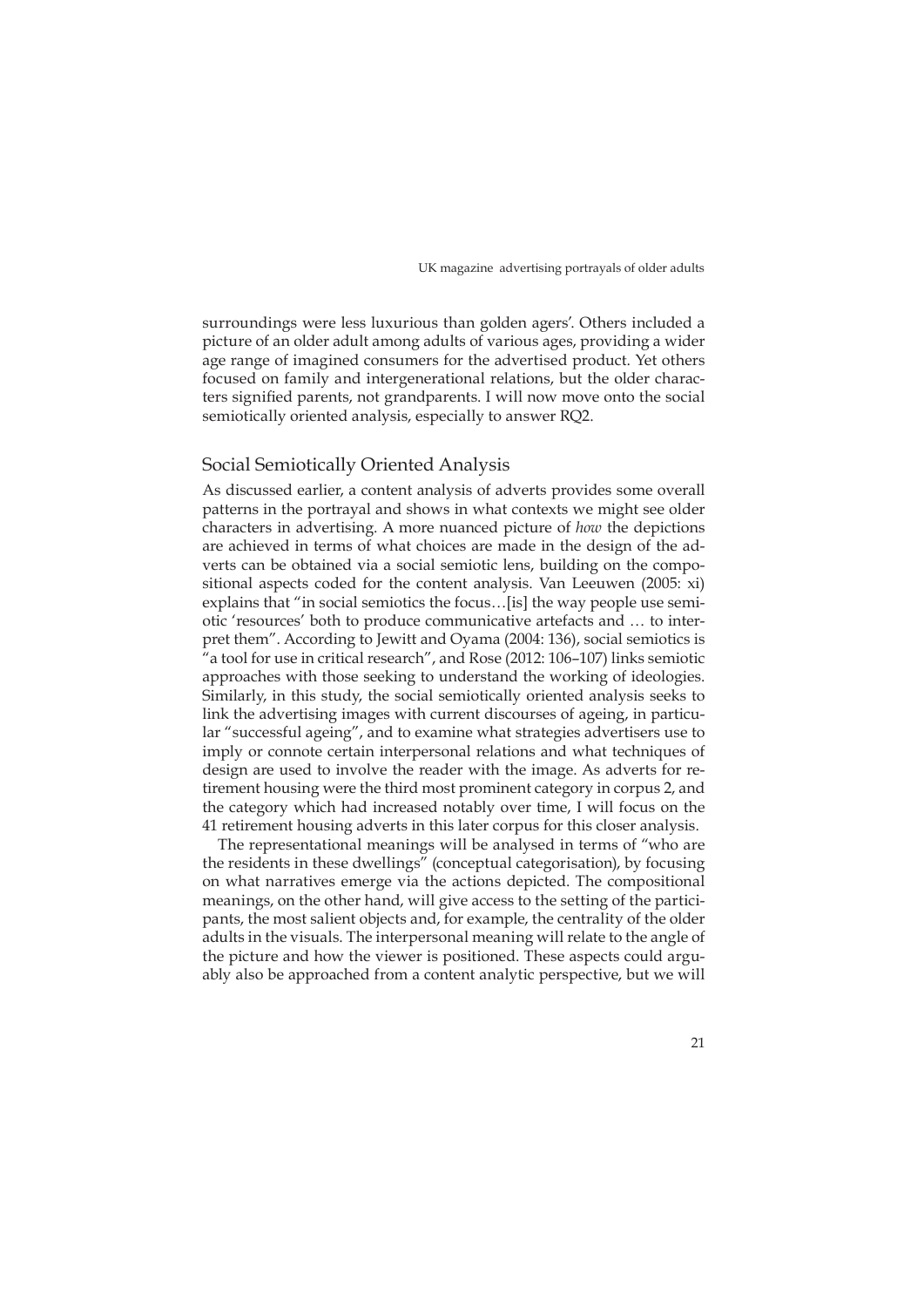approach the adverts socio semiotically in terms of the symbolic links they make with later life and the meaning potential that is designed to be activated in the viewers. Overall, the focus is on the construction of implied "positivity" in the adverts (their selling point), in addition to what activities the older characters are depicted as doing. I first offer an overview of this group of adverts.

#### *Representational Meanings*

Most protagonists in the images are depicted as couples or small groups. The activities include having refreshments (such as orange juice, tea/coffee and food such as cakes or salad) in the garden. The participants are seemingly enjoying each other's company and in conversation. In some adverts, residents appear to be visiting each other's apartments, connoting friendly communal relations. Couples (a man and a woman) are also featured walking, cycling or walking their dog outdoors. In only three adverts, the older characters are positioned as grandparents interacting with family, for example having a birthday party. It is the life within and around the residence that is typically the narrative setting.

#### *Compositional Meanings*

The older characters are depicted sitting down more often than standing or moving. The setting is as often outdoors as it is indoors, with only eight consisting of a neutral, blank studio setting. In the majority of the pictures, the older adults are central, sharing the focus with younger characters in only nine adverts. In slightly over half of the adverts, the older characters are smiling. The most common objects surrounding the protagonists are those linked with the activity of drinking and eating, such as tea/coffee cups and saucers, glasses of orange juice, cake, bowls of fruit, wine glasses and bottles. Other objects relate to activities such as reading (newspapers, books and reading glasses), walking (walking stick), going to the gym (gym equipment) or the setting (garden furniture, roses and sunhat). Indices of relative wealth, age, and standard of living and taste include aspects of the protagonists' attire (stylish scarves, jewellery, grey and light-coloured clothing to match the colour of a person's grey or white hair and lipstick), delicate china and well-appointed communal dining rooms.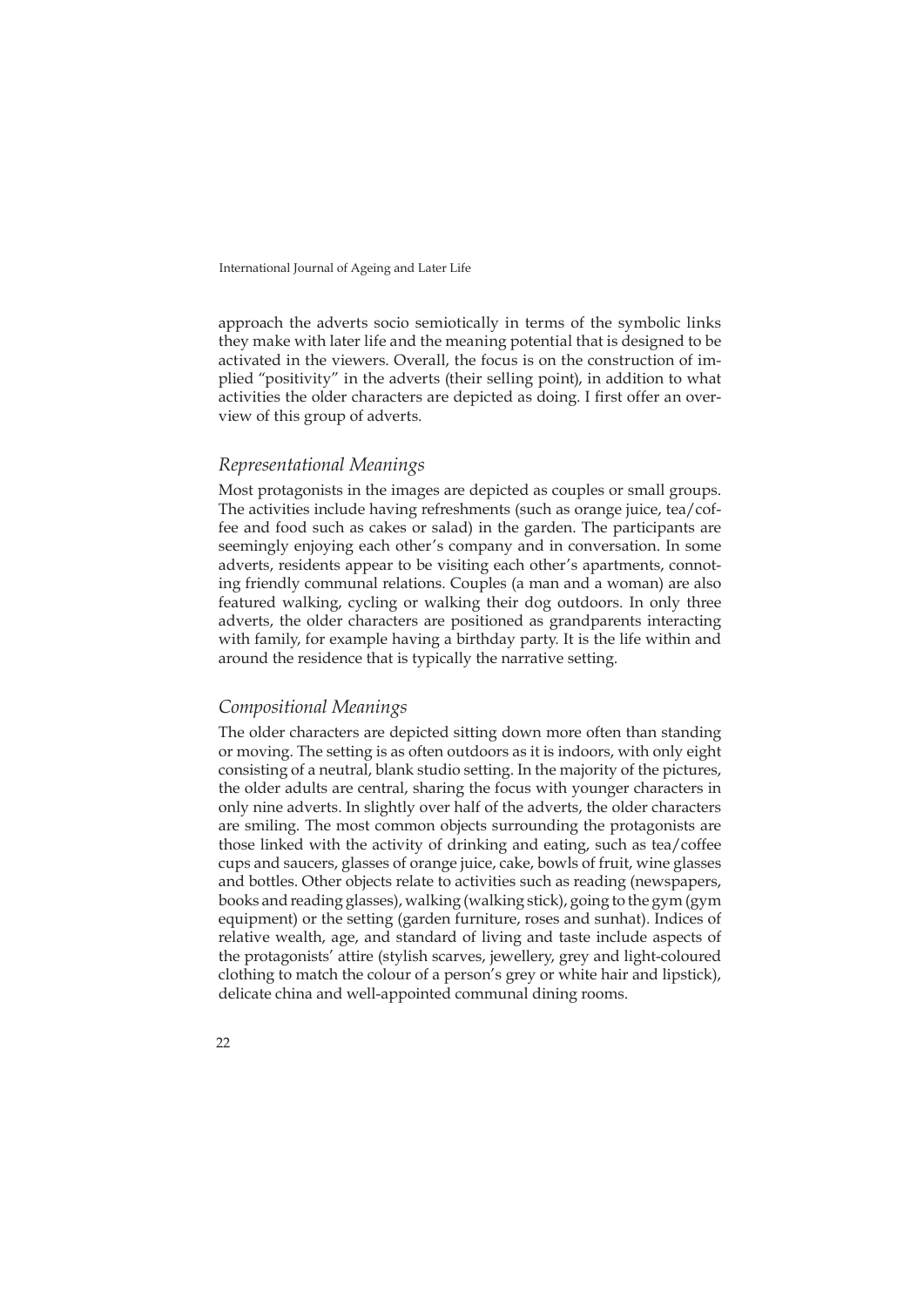#### *Interpersonal Meanings*

The horizontal angle of viewer positioning is almost exclusively fully frontal, suggesting a relation of involvement between the viewer and the character(s). In only ten adverts, there is a direct gaze ("demand") towards the viewer. The relational distance between the protagonists and the viewer tends to be constructed via close or medium close rather than long shots.

Bell (2001: 34) proposes that "research adopting [content analysis] should supplement and extend its findings by means of detailed analysis of typical examples". To do this, I now give two examples of these types of adverts. Since copyright restrictions prevent showing the original adverts, they were traced to give a sketch of how they looked on the page of the magazine.

#### Example 1

In example 1 (see Figure 1), the image is an "offer" for the viewers' gaze. The central focus of this gaze is the narrative action of the two females' seemingly enjoyable talk and interaction over a "cuppa". They are gazed at by the male, whose gaze forms a vector (Kress & van Leeuwen 1996: 44), shared by the viewer, towards the women and their joined laughter and mutual eye contact. The women sit next to each other on a well upholstered sofa. The action is socialising, also confirmed by the prominent text in the left-hand corner of the picture – "*Because friendship matters…*". The women are, thus, conceptually to be understood to be friends, not mere fellow residents in the same apartment complex. The other accompanying text underneath a row of outdoor shots of these apartments reiterates the theme of social activities ("Owners' Lounge where you can meet new friends"), whilst also mentioning independence. A medium close shot photo in the bottom left-hand corner is of the named company chairman, with a direct gaze (and thus address) at the viewer, with the accompanying text: "Now is the time that you should be enjoying life… you will experience the Independence, Security and Peace of Mind that comes with choosing an award-winning retirement development company". The text and photo in the lower part of the page serves to elaborate the ideologically foregrounded top part of the page, occupied by the main image (cf. Kress & van Leeuwen 1996: 194).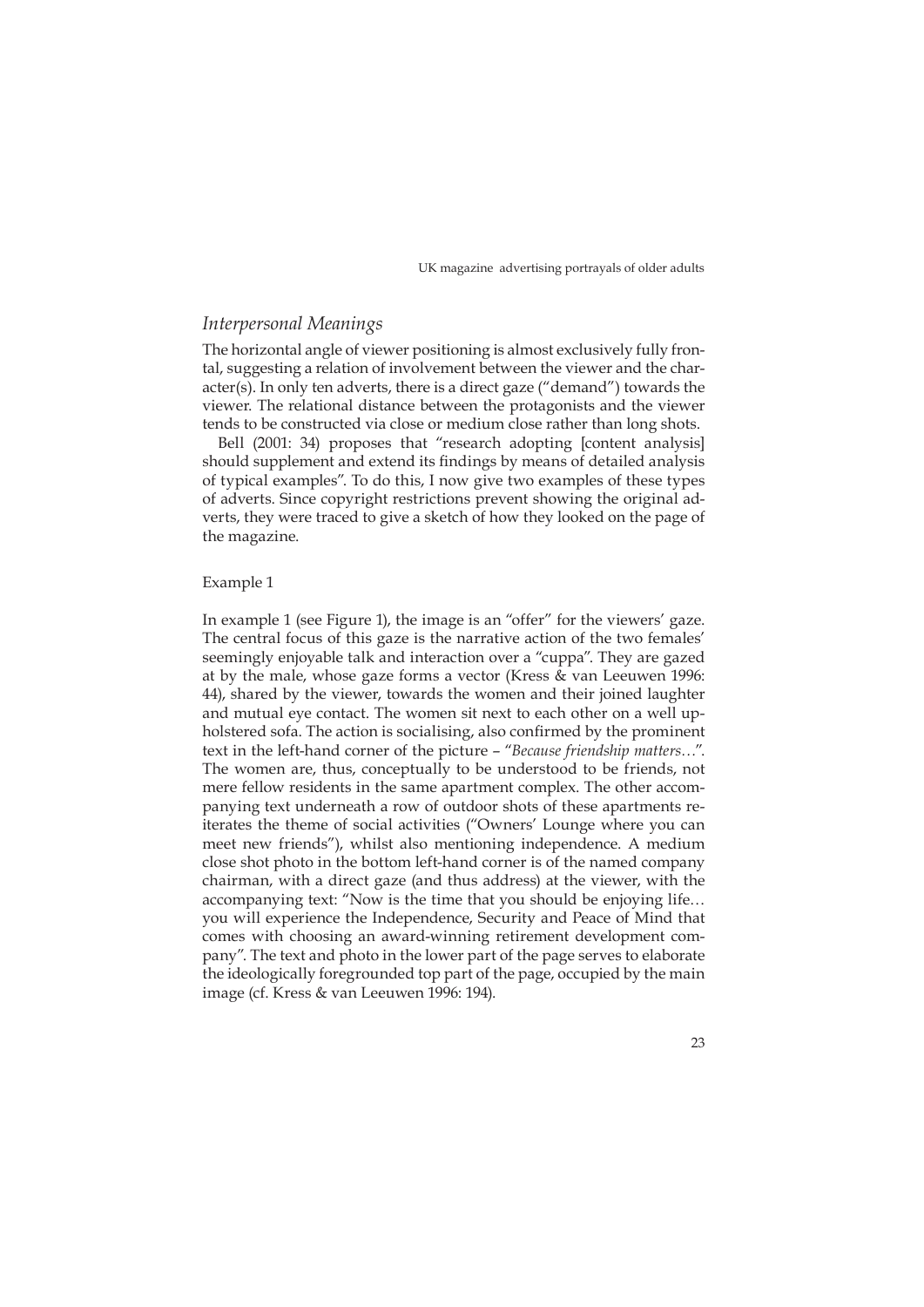## **Figure 1.** Example 1



Enjoy Independence and Peace of Mind in Your Retirement

[signature]

[website]

[BRAND LOGO]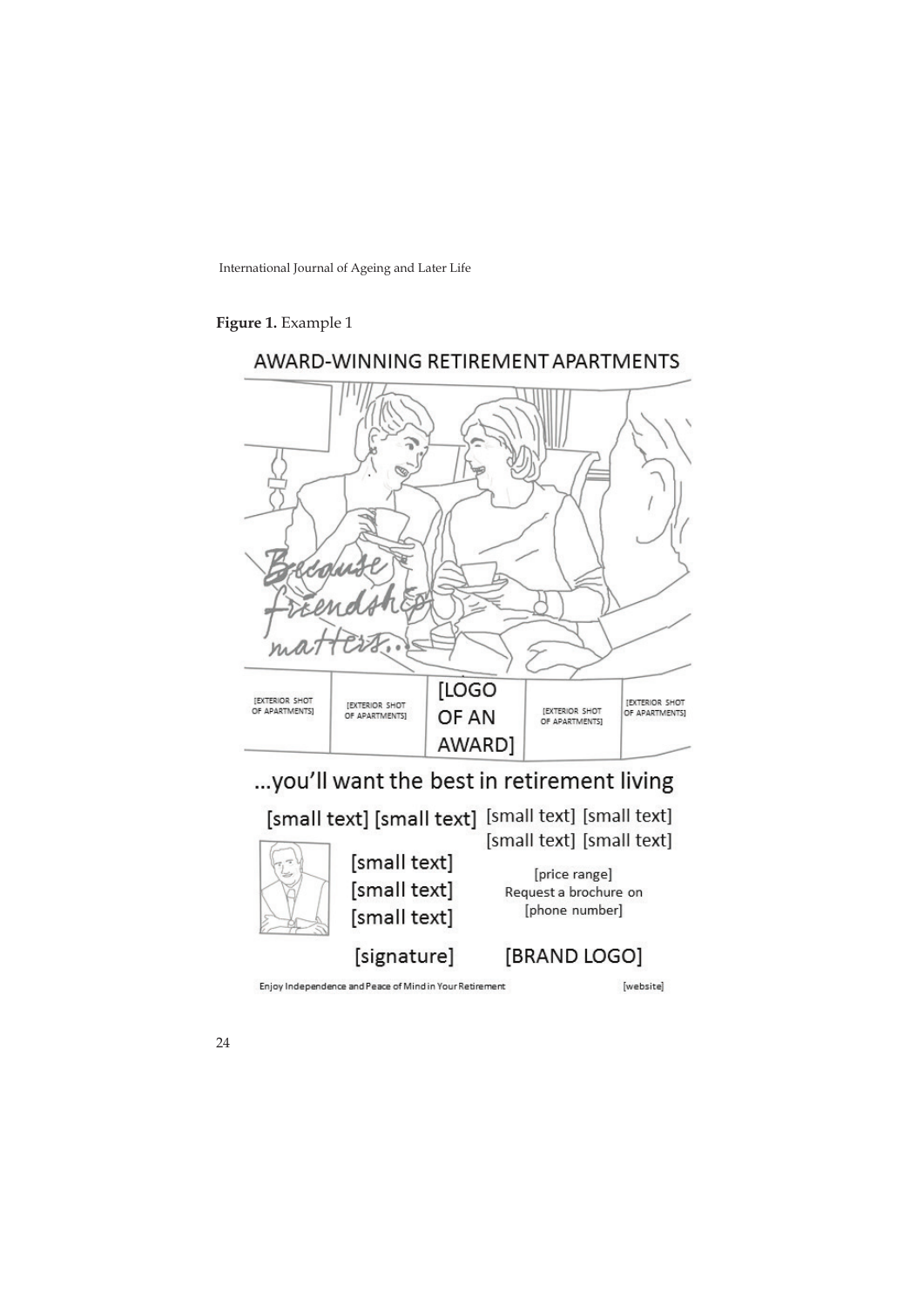The inference the reader can make of this advert is that the housing provides a solution to potential social isolation, a sense of vulnerability, as well as providing an independent living arrangement and the prospect of "enjoying life". The advert, and others like it, seems to be trying to balance these somewhat conflicting and potentially challenging aspects of later life. There are various indices of wealth and luxury in the image, such as the style of the furnishings, the protagonists' attire and the soft, muted colours of gold, beige and pale orange in the room and rhymed in the visible clothing. The composition places the image and theme of friendship in a prominent position and that is the main construction of positivity here. The medium close shot of the residents creates an interactive meaning of "far personal distance" (Kress & van Leeuwen 1996: 130), bringing the target audience into an imagined acquaintance relation with the protagonists. Regarding the values reportedly being important for older consumers (Sudbury & Simcock 2009), security and warm relationships with others, together with fun and enjoyment, are connoted by the prominent image in this advert.

#### Example 2

Example 2 (see Figure 2) most likely uses a stock photo from an image bank of a couple cycling, with the male in the lead and the female just setting out on her bicycle behind him. The male is looking ahead, and the female is looking at the male, both smiling. The man is in a clearer focus than the woman, and the background behind her is blurry greenery and trees, suggesting a parkland setting. The couple appear as exemplars of those "*young-at-heart*", a reference in the red text on white on the right-hand side. The image on the left of the main text signifies "given" information (already "known" to the reader), with the text, being on the right-hand side, the "new" information, the "message" (Kress & van Leeuwen 1996: 186), associating the referents with the company/housing. Positioning the picture at the top half of the advert indexes the imagined "ideal", the "promise of the product" (Kress & van Leeuwen 1996: 193). The physical activity of the couple and reference to youthfulness provide the basis of the implied positivity in this advert, strengthened, for example, by the casual colourful clothing and jeans worn by both protagonists. The colour palette of the main picture is fresh, constituted by turquoise,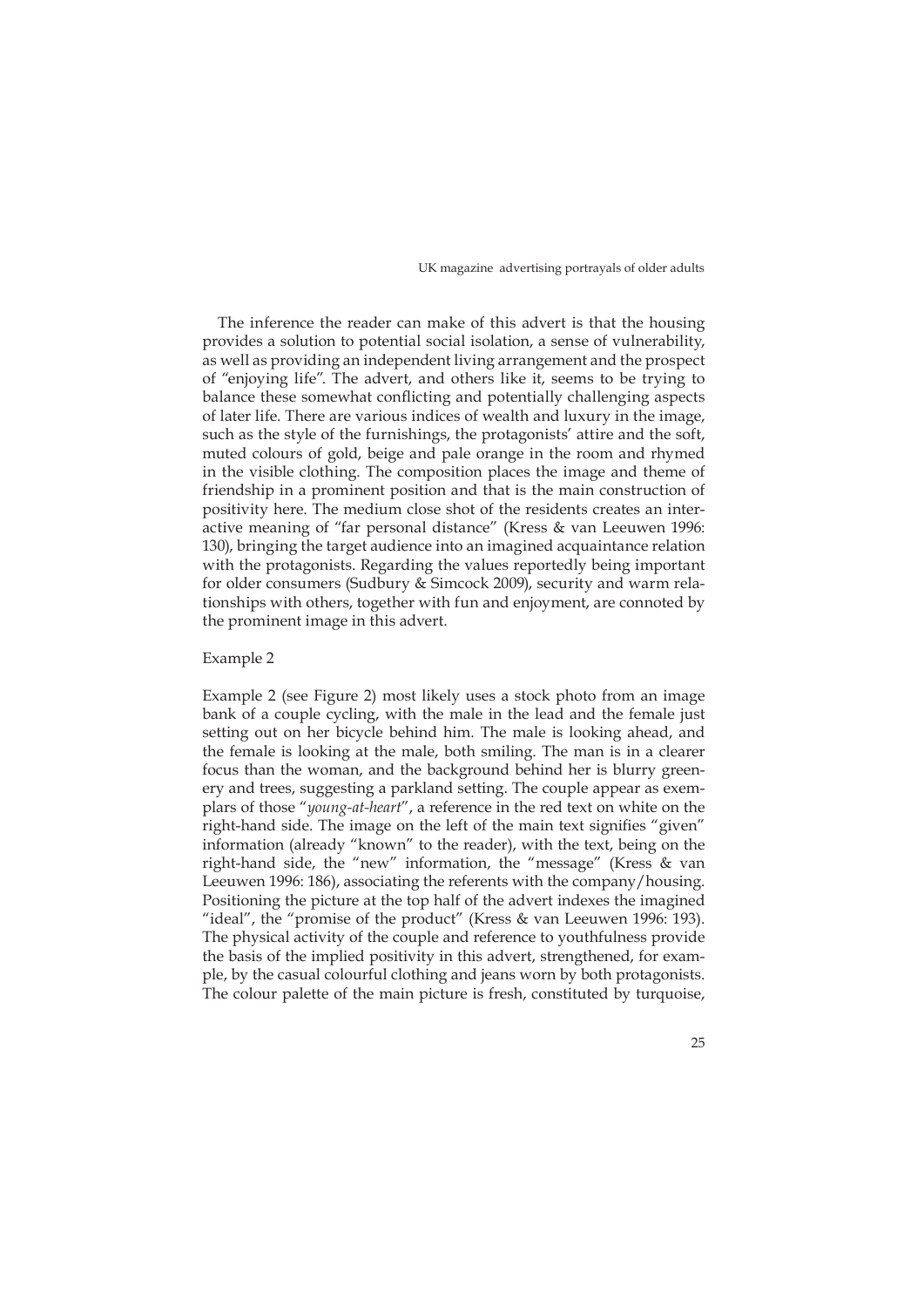**Figure 2.** Example 2

## AWARD-WINNING RETIREMENT APARTMENTS





Enjoy Independence and Peace of Mind in Your Retirement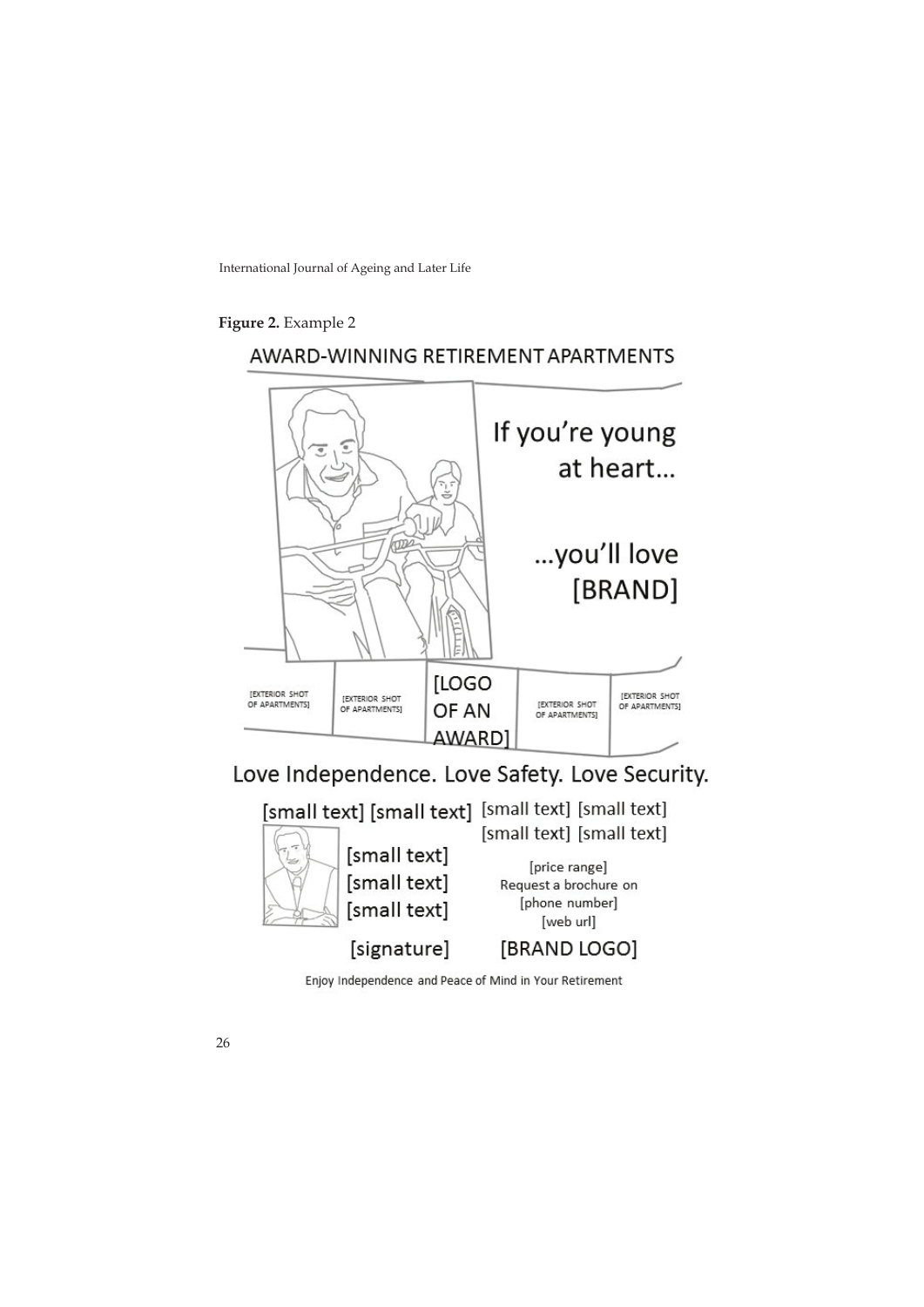pink and indigo in the couple's clothes, and this high modality contributes to the affective meanings of the image (Kress & van Leeuwen 1996: 170). The couple are both tanned, fitting the summer setting. The value of fun and enjoyment (Sudbury & Simcock 2009) is foregrounded in this advert via the main image. Although there is no visual demand "you" via direct gaze, there is a textual repeated address of "you" for the reader. The text underneath the picture elaborates the selling points of the apartments and addresses potential buyers' age-related concerns about safety and security, in addition to independence (as in example 1).

Besides being age-targeted images of retirement housing, the adverts constitute specific gender roles, too. In both examples, we can see gender stereotypes at play: the females in example 1 are socially engaged in conversation (in friendly gossip?), and in example 2, the woman is following the man, who is taking the lead. Advertising texts and images have the power to normalise certain types of representations. In general, it seems that older age-targeted advertising tends to offer conventional scripts about coupledom.

In the retirement housing adverts, later life lifestyle (cf. RQ2) is constructed in particular ways, foregrounding a lifestyle where the residents are using communal spaces indoors and outdoors to socialise with other residents over seemingly endless cups of tea/coffee/wine and dinners, in their pursuance of independent, yet socially connected lives. For example, in one such advert, depicting a woman sitting, knees bent, on a sofa and reading a book, we read "The countless coffee mornings, afternoon teas, flower arranging, book clubs, keep fit, garden parties and charity events will be sure to keep you busy. And after all that, you can just put your feet up with a good book! Enjoy independence or companionship – the choice is yours". In looking after their health (signified by occasional gym and gardening shots), diet and friendships/ relationships, the older adults are presented as pursuing leisure and social relations with other residents. They are portrayed as independent but not lonely, living in their own apartment but not isolated and active but only in a domestic or leisure setting. Interestingly, the activities do not seem to include interacting with media (e.g. social media to connect with others, cf. Kivimäki 2017). The context of the retirement housing adverts needs to be acknowledged, as the majority appeared in *Saga Magazine*, whose readership tends to be relatively affluent. They are, therefore, more likely than readers in lower socio-economic groups to identify with the depicted settings and imagery.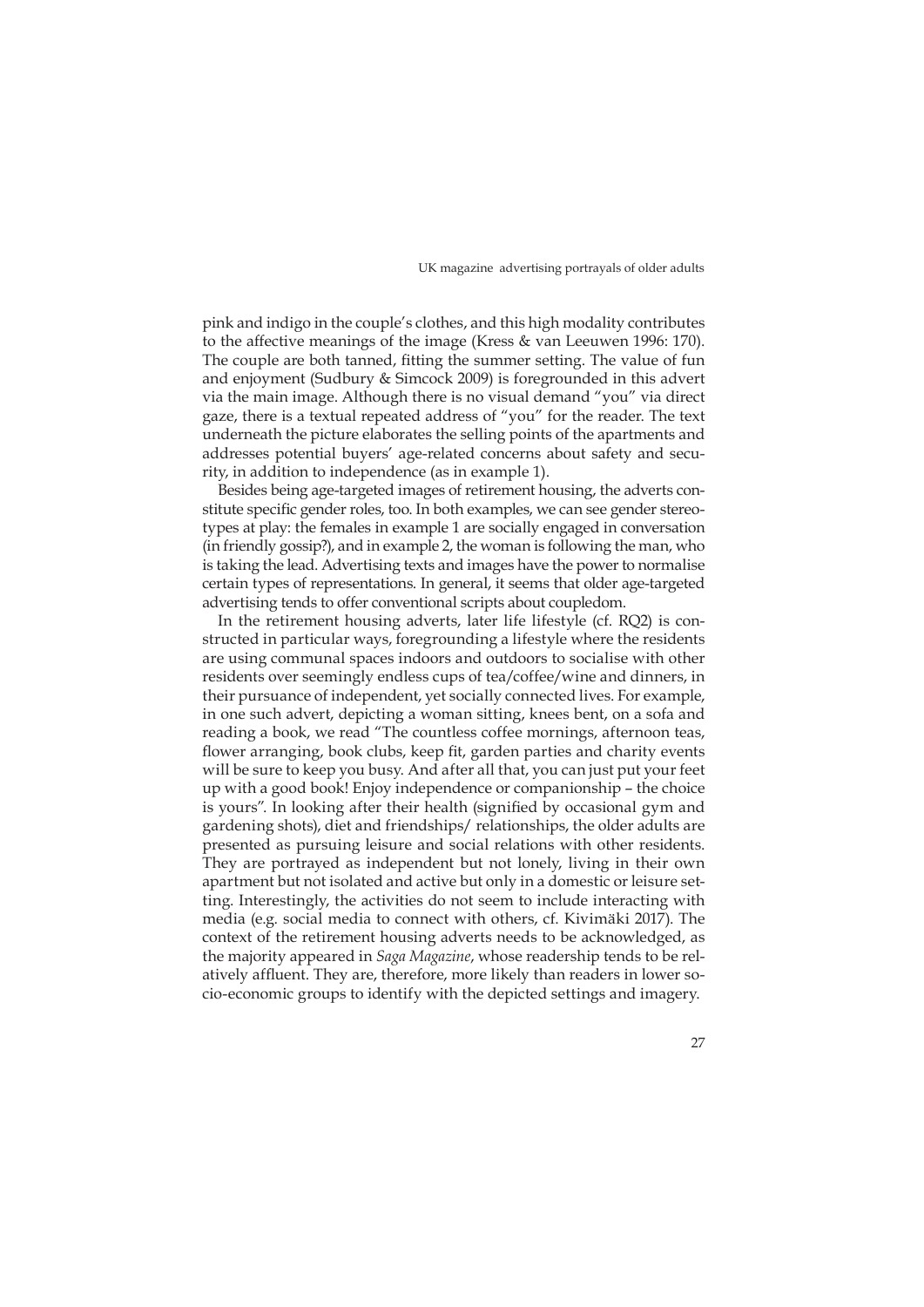## Discussion and Conclusions

To answer RQ1, this study found only minor differences between adverts depicting older adults in UK magazine advertising between the two time frames. The sixfold typology (Williams et al. 2010a) appears still fairly, but not wholly applicable for categorising adverts in the 21st century. We can detect some blurring of boundaries in that the "golden ager" depictions do not now uniformly consist of glamorous images, but rather fit and healthy older adults more generally. This links with the social imaginary of the third age in foregrounding activity and healthy lifestyles. It also both reflects and helps maintain the reported discrepancy between cognitive and chronological age, especially among affluent third agers. The "coper" category seems to have lost many negative aspects of representation – these are more typically now smiling images, not helpless images, again promoting the idea of self-care and responsibility. The mentor/legacy types have declined in number, and the comedic representations seem to have practically disappeared.

No notable differences emerged regarding the gender distribution of the older protagonists. Product categories were very similar in the two corpora, too: adverts for retirement housing and holidays have increased, and adverts for food and drink have decreased. Whilst the proportion of age exclusive adverts has remained constant, age preferential adverts (those most likely targeting older adults) have increased, and both age incidental and age contrastive adverts have decreased over time (in the magazines sampled). Most magazine adverts using older models, then, seem to be designed for older consumers, and increasingly focus on lifestyle advertising (housing and holidays), whilst also maintaining a focus on health-related products. Adverts in magazines targeting younger adults continue to include very few images of older adults, which points to visual ageism in this context.

"Positivity" in advertising representations of older adults is achieved via an emphasis on coupledom, communality, health and fitness, and active pursuance of addressing perceived problems of ageing (minor mobility and health issues). Grandparenting is also positively depicted, and family networks also create positive connotations. There is a preponderance of smiling images in these data, presumably designed to have a positive effect on the viewer, and this is not surprising in an advertising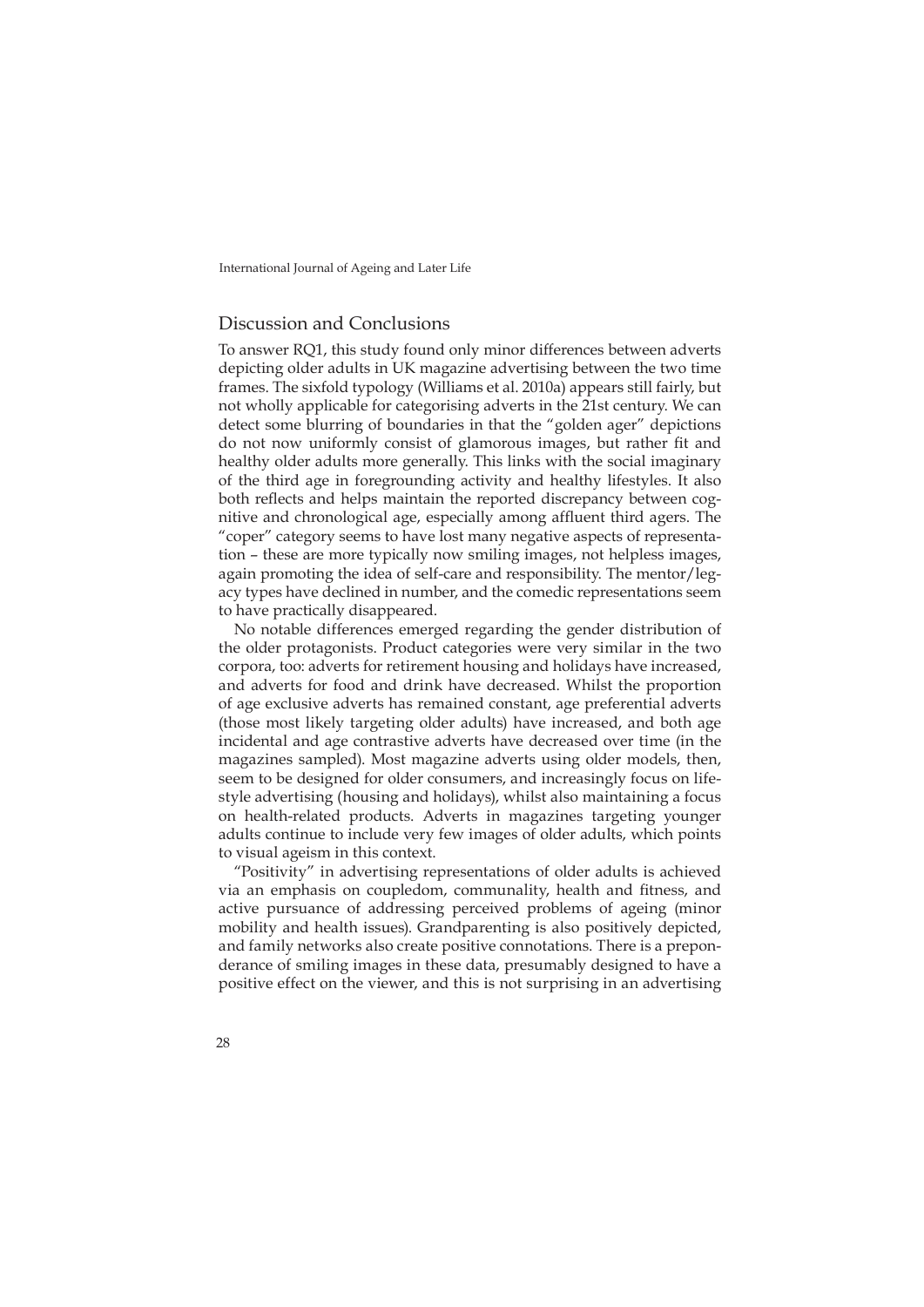context, as noted earlier. Against these potentially appealing qualities, we need to acknowledge, though, that the activities engaged in by the older protagonists tend to be limited to daily personal and domestic activities, socialising, leisure pursuits or acting in a grandparent role. Thus, the roles and activities are limited, and the representations marginalise older adults in that we only see them in certain contexts. Interestingly, the mentor type portrayals have decreased over time. Older adults as experts do feature, but these are mostly in food-related contexts, continuing the domestic theme. Apart from a well-known older British female celebrity cook, expert roles are typically occupied by men in these data.

In terms of RQ2, the later life lifestyle in the retirement housing adverts is presented as achievable, for example via the predominantly medium close shots of the residents, involving the reader at a horizontal, full frontal angle as acquaintances. This is designed to increase the potential for readers to relate to the images. The modality (degree of "realness") ranges from relatively low (e.g. via blank studio backgrounds to images) to high (vibrant colours), and thus the degree of "truthfulness" of the depictions varies. Most images contain enough detail and "naturalness" to be relatable for the target audience, yet the poses of the protagonists can look staged. Ledin and Machin (2019) analysed the changing depictions of IKEA (Swedish multinational ready-to-assemble furniture retailer) kitchens in the company's brochures over time, and they observe a change from representing this part of the home as a separate, "functional" space in the 1970s to a "creative" space integrated into the home in 2016. A link is made by the authors between the changing conceptualisation of the kitchen/domestic space and neoliberal ideology. The representations have become more and more "codified, with increasing prescription over the meaning of space and also…what takes place there" (Ledin & Machin 2019: 165). Such coding aligns with ideas, values and identities, including self-management. Similarly, we can see a prescription of a specific kind of third age later lifestyle and use of space in retirement housing advertising.

Hanson (2001) makes the point that over 80% of older adults in the UK live in a "normal" mainstream family house (often a two-storey house, although some older adults move to a bungalow). Whilst there has been a decrease in local authority residential provision, private sector housing schemes have increased – this likely explains the increase in retirement housing adverts. These sometimes emulate US style retirement villages.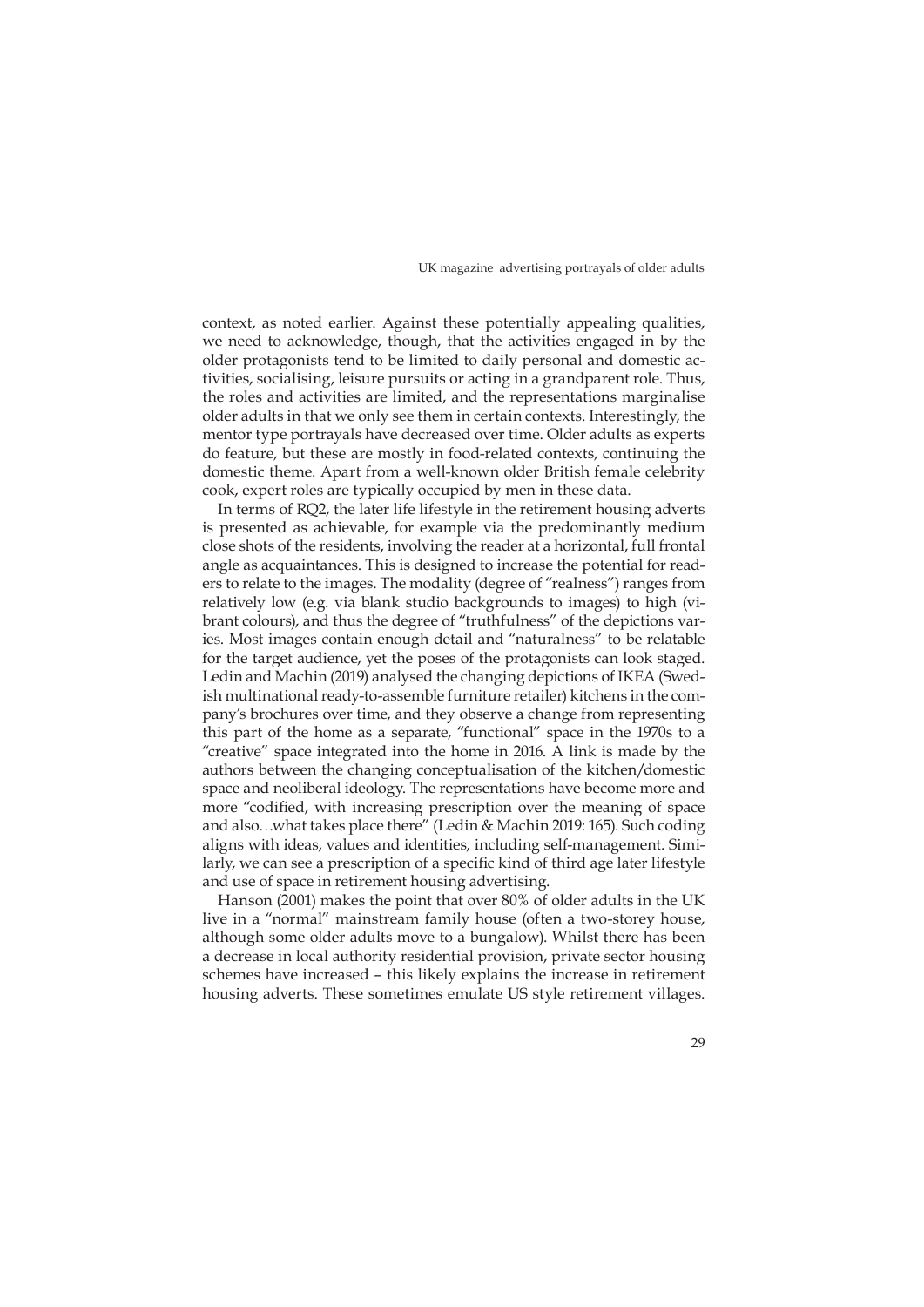What distinguishes these from houses in a normal residential street is that the age-profile of residents is much more homogeneous. Hanson (2001) suggests that this recent housing trend is worrying in that it results in self-segregation of affluent older adults, which negatively impacts on the composition of future communities. It is noticeable in the retirement housing adverts that very few depict interactions involve people younger (or older) than the residents. The residents are rarely portrayed as grandparents or as members of larger families. This seems to echo the segregation Hanson identifies. Perhaps the luxury retirement apartment complexes offer diminished opportunities for intergenerational mixing. The residents are depicted as free from family and work commitments.

But to what extent are these adverts representations of "agelessness" (cf. Andrews 2018; Fairhurst 2012)? Even though they do not tend to refer to the third age residents via explicit age categories (such as "housing for the over 60s", although "retirement" is mentioned), the commodity advertised is age marked, with the models appearing to be over 60, and the selling points being implicitly age salient. Age is not, therefore, erased but purposefully packaged. Retirement housing adverts voice loneliness and insecurity/vulnerability as implicitly age-related concerns, whilst framing the advertised locations as attractive safe havens for care-free, secure and socially engaged (with people of similar age) retirement lifestyle in a new community of likeminded retirees. In other product adverts using older models, implied "problems of ageing" besides loneliness are presented as ones that can be successfully managed. These centre around mobility and relatively minor health problems, such as those relating to hearing, failing eyesight or personal care.

Timonen (2016: 78) proposes that we now have models of "very specific, normatively driven social constructs of 'ageing well and appropriately'". These are seen in advertising, amongst other form of public discourse. More and more agency is attributed to all older adults: "model ageing notions systematically advantage older adults with specific qualities (such as good health, driven personality, extensive social networks), in specific circumstances (for example, in good-quality housing and safe neighbourhoods); in other words, individuals who are already…likely to enjoy social, health and economic advantages as they age" (p. 79). Third age marketing and advertising are part of this perpetuation of an advantage: those who are already ageing "successfully" are encouraged to do so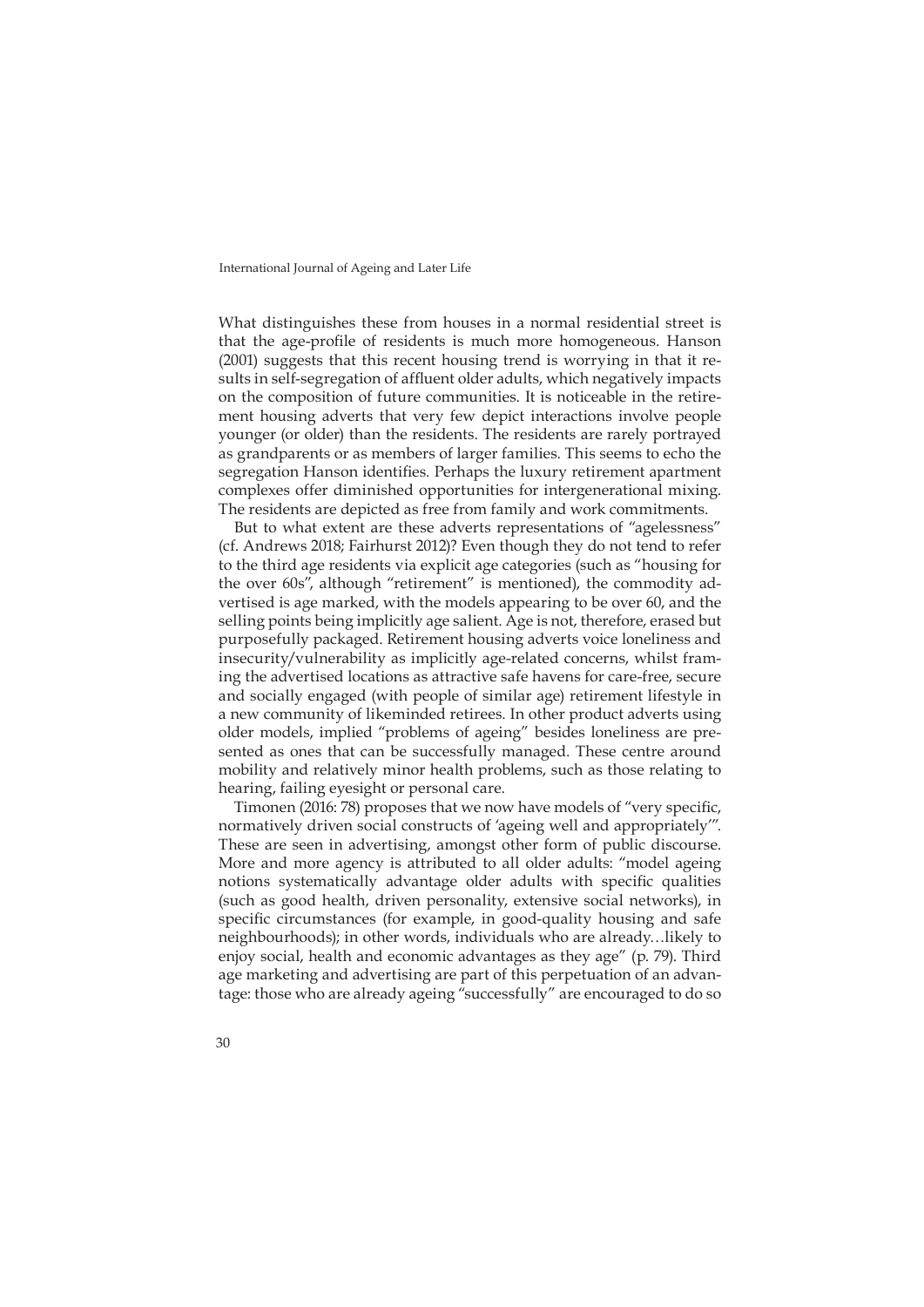in specific ways and are targets of product and lifestyle advertising that promote active, even if not completely "ageless" behaviours. As Pickard (2016: 191) suggests, "in these ads greater chronological age is linked to maturity and freedom, an elegant sexuality, a moneyed savoir-faire. This, of course, is not 'old age' but privilege". Independence and self-care are prominent themes in these data, too. Yet, as shown earlier, the "agelessness" in this imagery can be questioned, as specific models for ageing "appropriately" at retirement age are offered.

Although the imagery of active and healthy "golden agers" appears positive, it arguably promotes idealistic notions of individual responsibility in the management of the ageing process. Age-related limitations and risks are constructed as problems for which consumerised solutions are provided via help and support products, as well as (semi-) independent housing solutions, for example. Although it is important to approach advertising as a specific genre with specific promotional aims and priorities, it is notable that little variety in ageing "successfully" or in lifestyles is featured in UK magazine advertising (Ylänne 2015, 2020). Older adults might be portrayed in more varied ways in other types of advertising. But in magazine adverts, older adults continue to be depicted in limited ways that predominantly promote "stylised ageing". It is also evident that the images almost exclusively represent white demographics, erasing any ethnic heterogeneity of the "ideal readers". Couples are depicted as heterosexual; in adverts with two females (never two males), they seem to be positioned as friends (as in example 1 earlier). Only in a few adverts is the relationship status more ambiguous (albeit there is no physical contact).

Research on portrayals of older adults in the media, including advertising, has spread over the past few decades across the world. This study contributes to this area of work via its longitudinal focus, investigating persistent trends in advertising portrayals of older adults over almost two decades, and by contextualising the depictions within advertising genre and the target audience, as well as by linking its findings with current discourses of ageing. In addition, it used a methodology that captures both changing trends and offers more in-depth analysis, which can usefully contribute to cultural gerontological theorising about ageing and its representation. The combination of content analysis and (social) semiotic analysis can help us to critically approach representations of ageing, including "successful ageing" and supposedly "ageless" representations in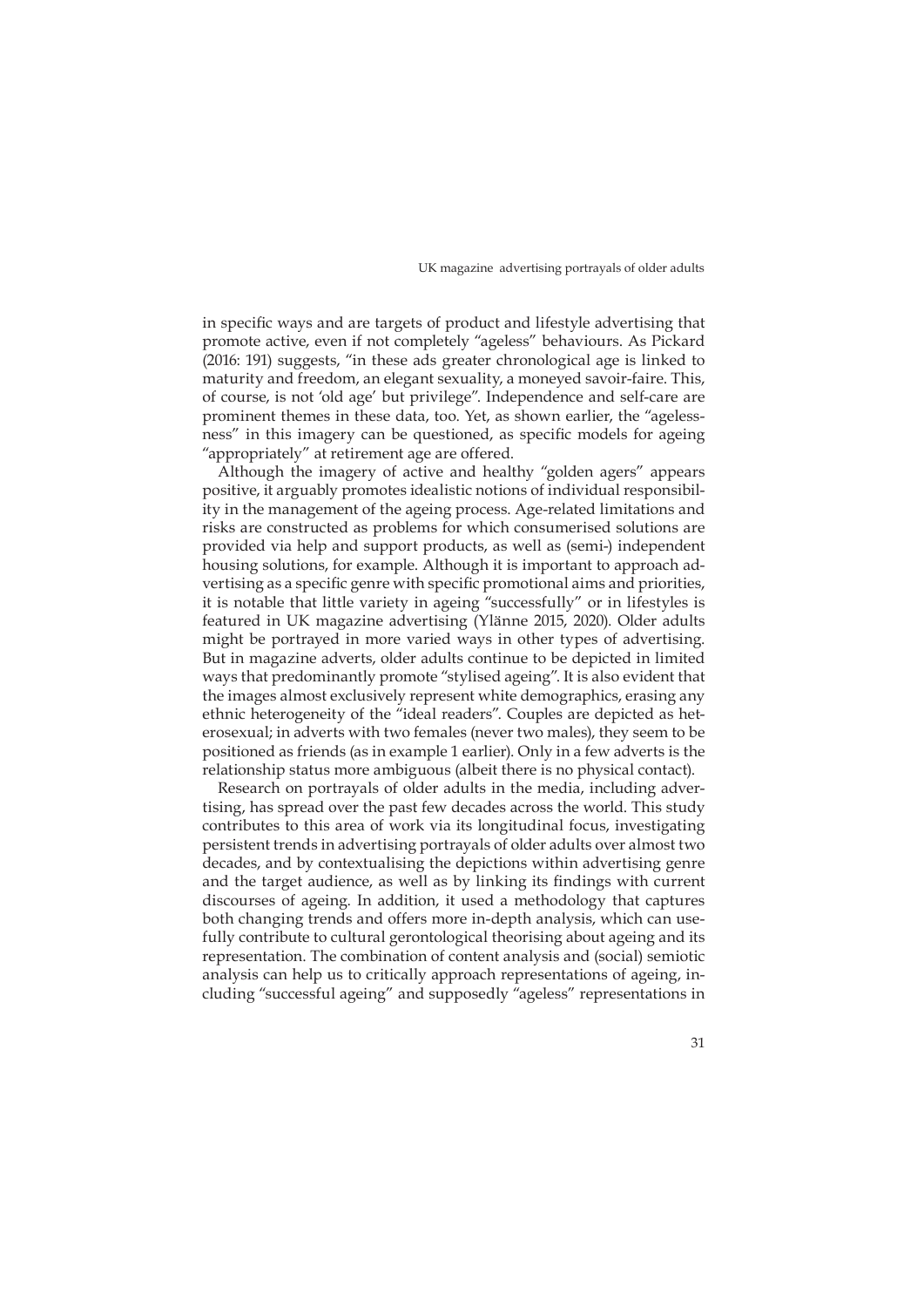contemporary visual media, as shown by this study. A critical linguistic focus on advertising discourse (language) and its construction of ageing would usefully expand this study to examine the interplay between the visual and the linguistic elements. Since age intersects with other aspects of social identities, such as gender, sexuality and ethnicity, more research is needed to uncover patterns in media portrayals of these, too, in later life. Audience research, in turn, can uncover the interpretation of the meaning potential of adverts by the target audience and others.

## Ethical statement

As the materials were publicly available, no ethics permissions were required. Copyright permissions to reproduce adverts have not been sought.

#### Acknowledgements

I wish to thank Gerard O'Grady, Elisabeth El Refaie and two anonymous reviewers for their useful comments on an earlier draft. I also thank my co-authors of the previous study (data corpus 1), Angie Williams, Paul Mark Wadleigh and Chin-Hui Chen, for their contribution, and I thank Dorottya Cserzö for her valuable help with data coding and tracing the example adverts.

## Corresponding Author

*Virpi Ylänne*, Centre for Language and Communication Research, John Percival Building, Colum Drive, Cardiff University, Cardiff, CF10 3EU, Wales, UK. Email: [Ylanne@cardiff.ac.uk.](mailto:Ylanne@cardiff.ac.uk)

## References

Andrews, M. (2018). The seduction of agelessness, Take 2. *Generations* 41(4): 75–82.

Bell, P. (2001). Content analysis of visual images. In T. van Leeuwen & C. Jewitt (eds.), *The Handbook of Visual Analysis* (pp. 10–34). London: Sage.

Blaikie, A. (1999). *Ageing & Popular Culture*. Cambridge: Cambridge University Press.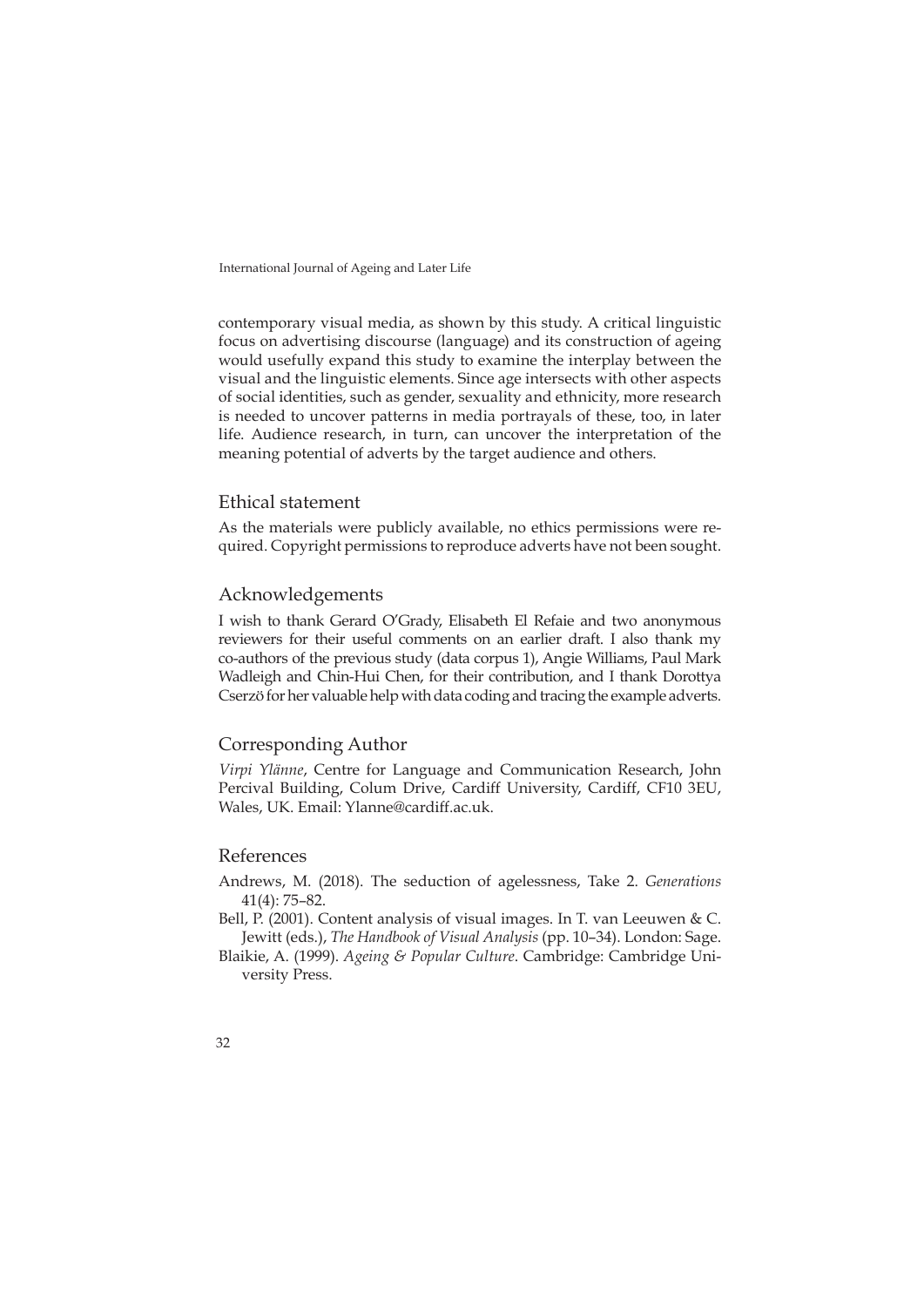- Blaikie, A. & Hepworth, M. (1997). Representations of old age in painting and photography. In A. Jamieson, A. Harper & C. Victor (eds.), *Critical Approaches to Aging and Later Life* (pp. 101–117). Buckingham: Open University Press.
- *BRAD (British Rates And Data) Monthly Guide to Advertising Media* (2004). London: Emap Information.
- Chen, C.-H. (2015). Advertising representations of older people in the United Kingdom and Taiwan: A comparative analysis. *The International Journal of Aging and Human Development* 80(2): 140–183.
- Chen, C.-H. & Ylänne, V. (2012). Consumerism v. constructing older age: A case study of over-fifties life insurance TV advertising. In V. Ylänne (ed.), *Representing Ageing. Images and Identities* (pp. 36–52). Basingstoke: Palgrave Macmillan.
- Chivers, S. (2019). What's exotic about *The Best Exotic Marigold Hotel*? Cinema, everyday life and the materialisation of ageing. In S. Katz (ed.), *Ageing in Everyday Life. Materialities and Embodiments* (pp. 83–98). Bristol: Policy Press.
- Cook, G. (2001). *The Discourse of Advertising* (2nd ed.). London & New York: Routledge.
- Dolan, J. (2017). *Contemporary Cinema and "Old Age". Gender and the Silvering of Stardom*. London: Palgrave Macmillan.
- Enßle, F. & Helbrecht, I. (2020). Understanding diversity in later life through images of old age. *Ageing & Society* 40: 1–20. doi: 10.1017/ S0144686X20000379
- Fairclough, N. & Wodak, R. (1997). Critical discourse analysis. In T. A. van Dijk (ed.), *Discourse as Social Interaction* (pp. 258–284). London: Sage.
- Fairhurst, E. (2012). "Positive images" and calendars: Explorations in "agelessness" or "ambiguous" identities? In V. Ylänne (ed.), *Representing Ageing: Images and Identities* (pp. 189–206). Basingstoke: Palgrave Macmillan.
- Featherstone, M. & Hepworth, M. (1995). Images of positive ageing: A case study of *Retirement Choice* magazine. In M. Featherstone & A. Wernick (eds.), *Images of Ageing: Cultural Representations of Later Life* (pp. 29–47). London: Routledge.
- Gilleard, C. & Higgs, P. (2010). Ageing without agency: Theorizing the fourth age. *Aging and Mental Health* 14(2): 121–128.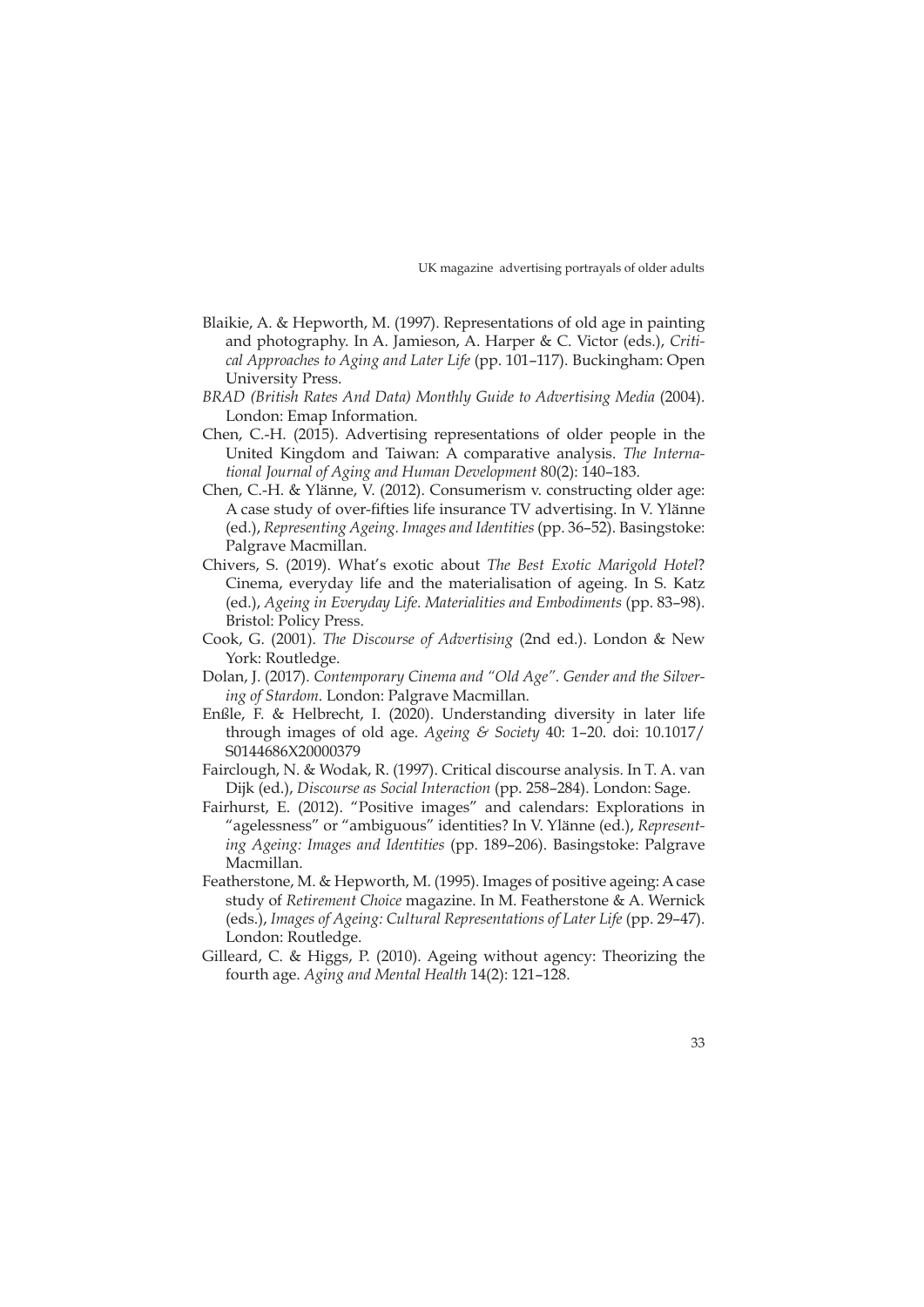- Gullette, M. M. (2004). *Aged by Culture*. Chicago & London: The University of Chicago Press.
- Gullette, M. M. (2015). Aged by culture. In J. Twigg  $&$  W. Martin (eds.), *The Routledge Handbook of Cultural Gerontology* (pp. 21–28). Abingdon: Routledge.
- Halliday, M. A. K. (2004). *An Introduction to Functional Grammar*. London: Arnold.
- Hanson, J. (2001). From sheltered housing to lifetime homes: An inclusive approach to housing. In S. Winters (ed.), *Lifetime Housing in Europe* (pp. 35–57). Leuven: Katholieke Universiteit Leuven.
- Heinrichsmeier, R. (2020). *Ageing Identities and Women's Everyday Talk in a Hair Salon.* London: Routledge.
- Higgs, P. & Gilleard, C. (2020). The ideology of ageism *versus* the social imaginary of the fourth age: Two differing approaches to the negative contexts of old age. *Ageing & Society* 40(8): 1617–1630. doi: 10.1017/ S0144686X19000096 14
- Hummert, M. L., Garstka, T., Ryan, E. B. & Bonnesen, J. L. (2004). The role of age stereotypes in interpersonal communication. In J. F. Nussbaum & J. Coupland (eds.), *Handbook of Communication and Aging Research* (2nd ed., pp. 91–114). Mahwah, NJ: Lawrence Erlbaum.
- Hummert, M. L., Garstka, T., Shaner, J. L. & Strahm, S. (1994). Stereotypes of the elderly held by young, middle-aged and elderly adults. *Journal of Gerontology: Psychological Sciences* 49: 240–249.
- Idris, I. & Sudbury-Riley, L. (2016). The representation of older adults in Malaysian advertising. *The International Journal of Aging and Society* 6(3): 1–19.
- Jewitt, C. & Oyama, R. (2004). Visual meaning: A social semiotic approach. In T. van Leeuwen & C. Jewitt (eds.), *The Handbook of Visual Analysis* (pp. 134–156). London: Sage. doi: 10.4135/9780857020062
- Katz, S. (2005). *Cultural Aging. Life Course, Lifestyle, and Senior Worlds*. Peterborough: Broadview Press.
- Katz, S. & Calasanti, T. (2015). Critical perspectives on successful aging: Does it "appeal more than it illuminates". *The Gerontologist* 55(1): 26–33.
- Kessler, E. M., Schwender, C. & Bowen, C. E. (2010). The portrayal of older people's social participation on German prime-time TV advertisements. *The Journals of Gerontology* 65B(1): 97–106.
- 34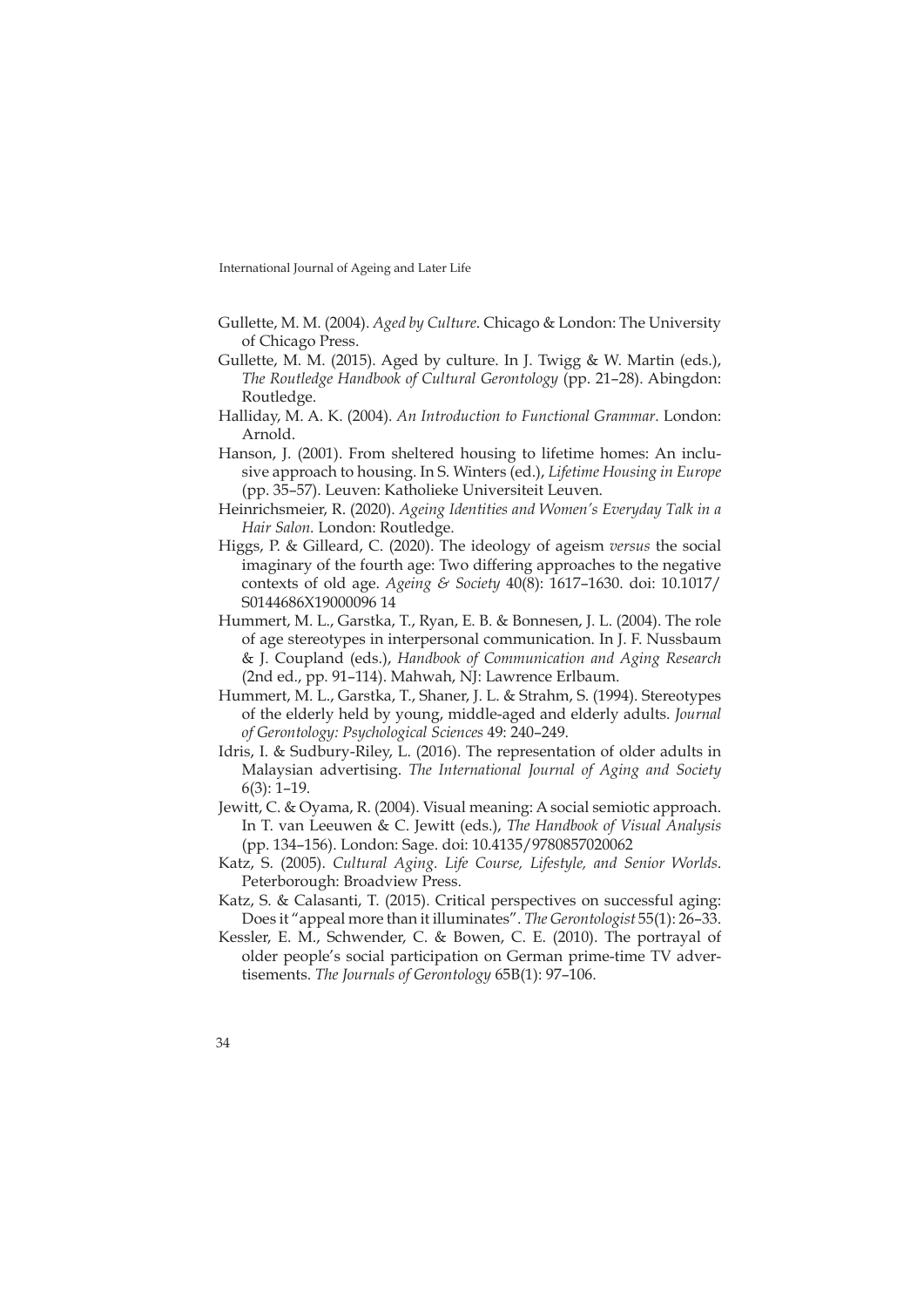- Kivimäki, S. (2017). Ikää ihmettelemässä [Wondering about age]. *Lähikuva* 3: 62–77.
- Kohlbacher, F. & Chéron, E. (2012). Understanding silver consumers through cognitive age, health condition, financial status, and personal values: Empirical evidence from the world's most mature market Japan. *Journal of Consumer Behavior* 11: 179–188. doi: 10.1002/cb.382
- Kress, G. & van Leeuwen, T. (1996). *Reading Images. The Grammar of Visual Design*. London: Routledge. (2nd ed., 2004).
- Lamb, E. & Gentry, J. (2013). The denial of aging in American advertising: Empowering or disempowering? *The International Journal of Aging and Society* 2(4): 35–47.
- Ledin, P. & Machin, D. (2019). Forty years of IKEA kitchens and the rise of a neoliberal control of domestic space. *Visual Communication* 18(2): 165–187.
- Lee, B., Kim, B.-C. & Han, S. (2006). The portrayal of older people in television advertisements: A cross-cultural content analysis of the United States and South Korea*. International Journal of Aging and Human Development* 64: 279–297.
- Loos, E. & Ivan, L. (2018). Visual ageism. In L. Ayalon & C. Tesch-Römer (eds.), *Contemporary Perspectives on Ageism. International Perspectives on Ageing*, (vol. 19, pp. 163–176). Cham: Springer. doi: 10.1007/978-3-319-73820-8\_11
- Lumme-Sandt, K. (2011). Images of aging in a 50+ magazine. *Journal of Aging Studies* 25: 45–51.
- Meiners, N. H. & Seeberger, B. (2010). Marketing to senior citizens: Challenges and opportunities. *The Journal of Social, Political and Economic Studies* 5(3): 293–328.
- Miller, D. W., Leyell, T. S. & Mazachek, J. (2004). Stereotypes of the elderly in US television commercials from the 1950s to the 1990s. *International Journal of Aging and Human Development* 58(4): 315–340.
- Mosberg Iversen, S. & Wilińska, M. (2020). Ageing, old age and media: Critical appraisal of knowledge practices in academic research. *International Journal of Ageing and Later Life* 14(1): 121–149. doi: 10.3384/ijal.1652-8670.2020.14.1
- Moschis, G. P. & Mathur, A. (2006). Older consumer responses to marketing stimuli: The power of subjective age. *Journal of Advertising Research* 46(3): 339–346. doi: 10.2501/S0021849906060326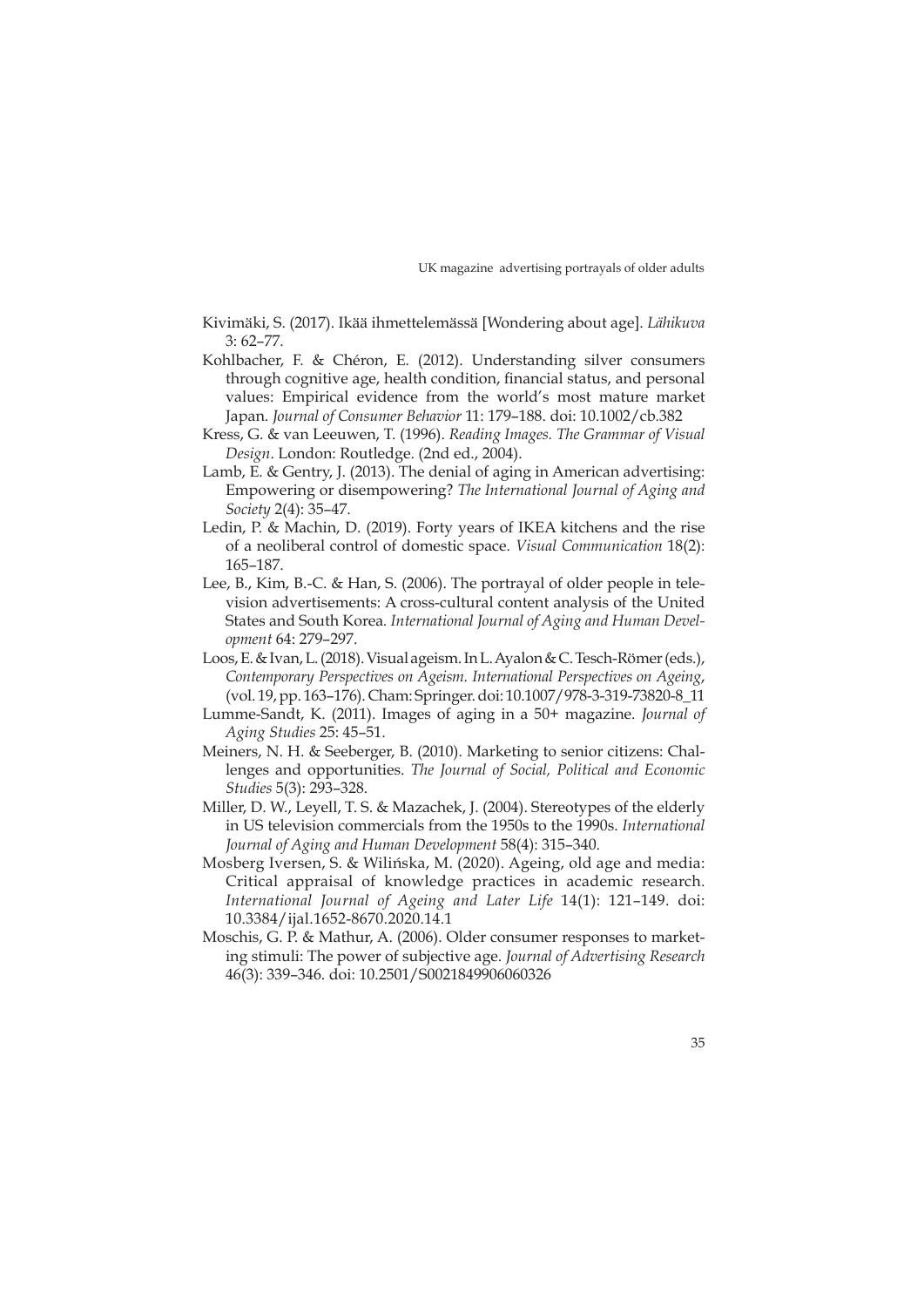- *National Readership Survey* (NRS, 2003). London: National Readership Survey Ltd.
- Nimrod, G. & Ivan, L. (2019). The dual roles technology plays in leisure: Insights from a study of grandmothers. *Leisure Sciences.* doi: 10.1080/01490400.2019.1656123
- Ong, F. S. & Chang, H. K. (2009). Older people as models in advertisements: A crosscultural content analysis of two Asian countries. *Journal of Business and Policy Research* 4(2): 1–15.
- Oró-Piqueras, M. & Wohlmann, A. (eds.). (2016). *Serializing Age: Aging and Old Age in TV Series.* Aging Studies, Volume VII. Bielefeld: Transcript Verlag.
- Pickard, S. (2016). *Age Studies: A Sociological Examination of How We Age and Are Aged Through the Life Course*. Los Angeles and London: Sage.
- Prieler, M. (2012). Social groups in South Korean television advertising: Foreigners and older people. *Keio Communication Review* 34: 57–78.
- Prieler, M., Ivanov, A. & Hagiwara, S. (2016). The representation of older people in East Asian television advertisements. *The International Journal of Aging and Human Development* 85(1): 67–89. doi: 10.1177/0091415016677972
- Prieler, M., Kohlbacher, F., Hagiwara, S. & Arima, A. (2009). How older people are represented in Japanese TV commercials: A content analysis. *Keio Communication Review* 31: 5–21.
- Prieler, M., Kohlbacher, F., Hagiwara, S. & Arima, A. (2011). Gender representation of older people in Japanese television advertisements. *Sex Roles* 64(5/6): 405–415.
- Rose, G. (2012). *Visual Methodologies. An Introduction to Researching with Visual Materials* (3rd ed.). London: Sage.
- Roy, A. & Harwood, J. (1997). Underrepresented, positively portrayed: The representation of older adults in television commercials. *Journal of Applied Communication Research* 25(1): 39–56.
- Rozanova, J. (2006). Newspaper portrayals of health and illness among Canadian seniors: Who ages healthily and at what cost? *International Journal of Ageing and Later Life* 1(2): 111–139.
- Simcock, P. & Sudbury, L. (2006). The invisible majority? Older models in UK television advertising. *International Journal of Advertising* 25: 7–106.
- 36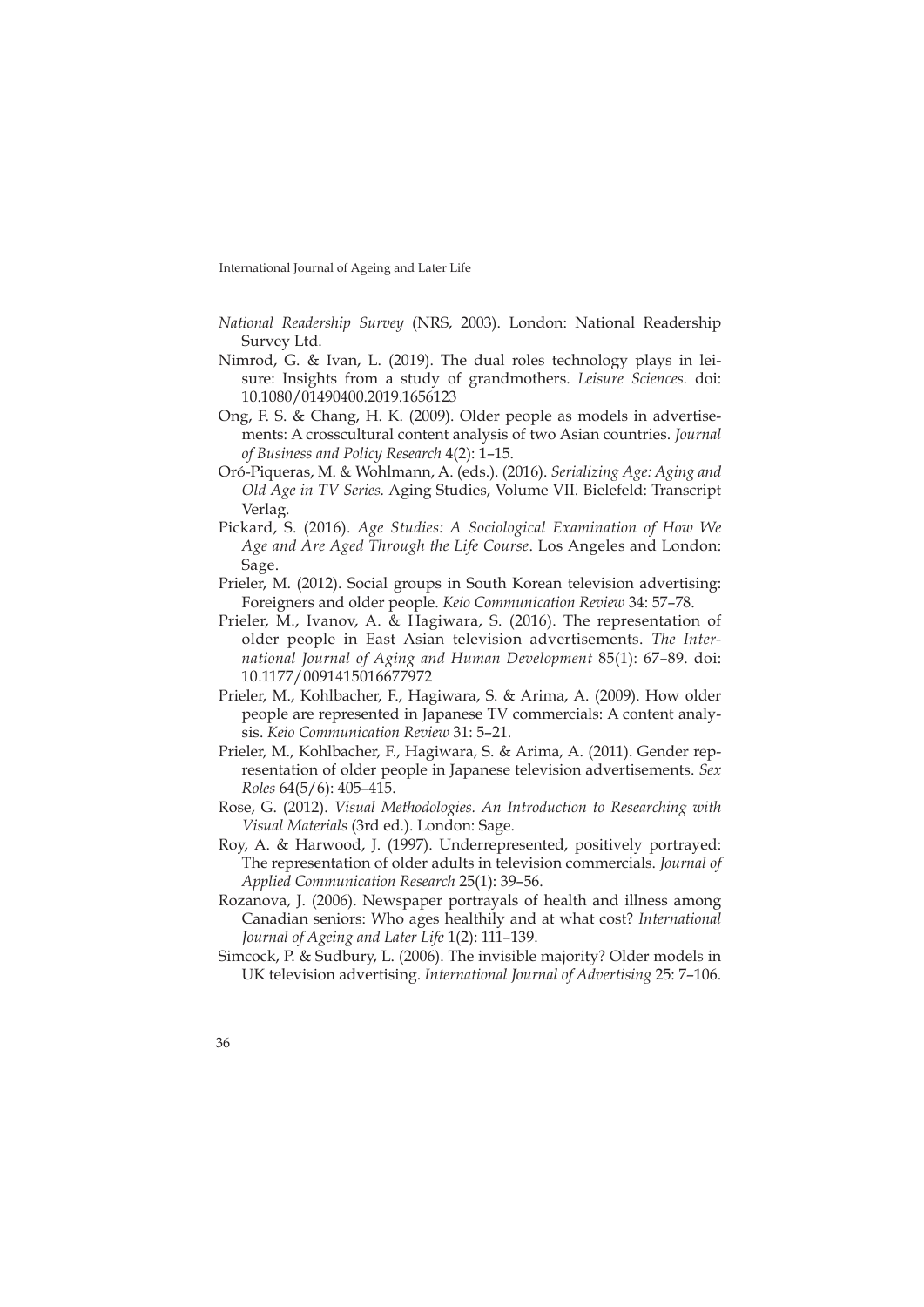- Sudbury, L. & Simcock, P. (2009). Understanding older consumers through cognitive age and the list of values: A U.K.-based perspective. *Psychology and Marketing* 26(1): 22–38. doi: 10.1002/mar.20260
- Swayne, L. E. & Greco, A. J. (1987). The portrayal of older Americans in television commercials. *Journal of Advertising* 16: 47–54.
- Thimm, C. (1998). Die sprachliche Symbolisierung des Alters in der Werbung. In M. Jacker (ed.), *Die Umworbene Gesellschaft. Analysen zur Entwicklung der Werbekommunikation* [The language of old age symbolization in advertising] (pp. 114–140). Wiesbaden: Westdeutscher Verlag.
- Timonen, V. (2016). *Beyond Successful and Active Ageing. A Theory of Model Ageing*. Bristol: Policy Press.
- Twigg, J. & Martin, W. (2015). The field of cultural gerontology. An introduction. In J. Twigg & W. Martin (eds.), *Routledge Handbook of Cultural Gerontology* (pp. 1–15). London: Routledge.
- Van Leeuwen, T. (2005). *Introducing Social Semiotics*. London: Routledge.
- Williams, A., Ylänne, V. & Wadleigh, P. M. (2010a). Images of older people in UK magazine advertising: Toward a typology. *International Journal of Aging and Human Development* 71(2): 83–114.
- Williams, A., Ylänne, V., Wadleigh, P. M. & Chen, C.-H. (2010b). Portrayals of older adults in UK magazine advertisements: Relevance of target audience. *Communications: The European Journal of Communication Research* 35(1): 1–27.
- *Willing's Press Guide to U.K. Media* (2003). Chesham, Bucks: Romeike Ltd.
- Xu, W. (2020). (Non-)Stereotypical representations of older people in Swedish authority-managed social media. *Ageing & Society* 1–22. doi: 10.1017/S0144686X20001075
- Ylänne, V. (2015). Representations of ageing in the media. In J. Twigg & W. Martin (eds.), *Routledge Handbook of Cultural Gerontology* (pp. 369–376). London: Routledge.
- Ylänne, V. (2020). Media positionings of older people. In A. Phelan & D. O'Shea (eds.), *Changing Horizons in the 21st century: Perspectives on Agei*ng (pp. 306–319). Newcastle upon Tyne: Cambridge Scholars Publishing.
- Ylänne, V., Williams, A. & Wadleigh, P. M. (2009). Ageing well? Older people's health and well-being as portrayed in UK magazine advertisements. *International Journal of Ageing and Later Life* 4(2): 33–62.